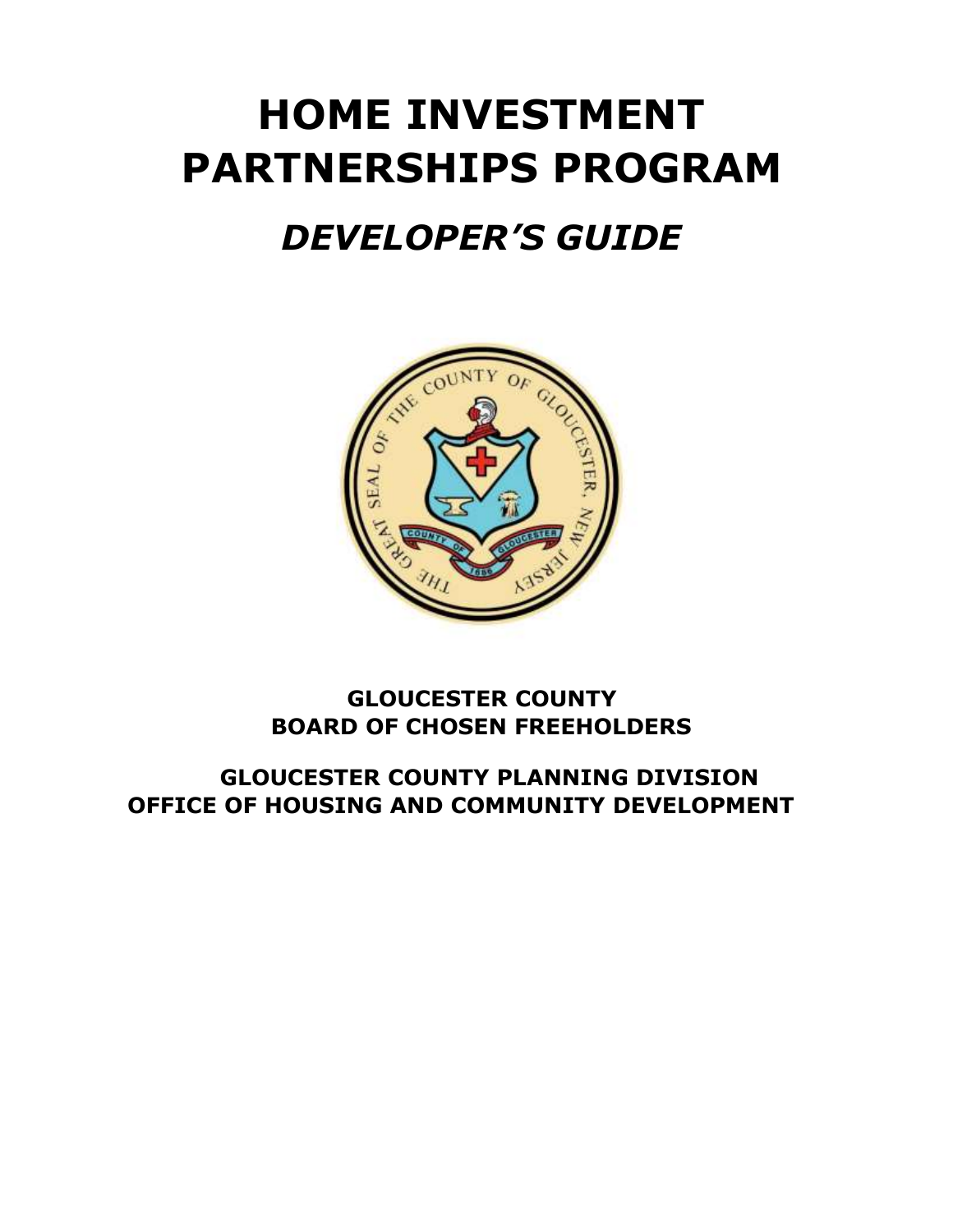### **TABLE OF CONTENTS**

- PART I. HOME LOAN APPLICATION AND PRO FORMA WORKSHEET **INSTRUCTIONS**
- PART II. HOME LOAN APPLICATION PROCESS INFORMATION
- PART VI. DOCUMENTATION FOR SUBMISSION WITH HOME LOAN APPLICATION AND PRO FORMA WORKSHEETS
- PART III. GENERAL INFORMATION AND PROGRAM OVERVIEW
- PART IV. DEFINITION OF COMMUNITY HOUSING DEVELOPMENT ORGANIZATIONS (CHDOs)
- PART V. GROUP HOME AND SINGLE-ROOM OCCUPANCY UNIT INFORMATION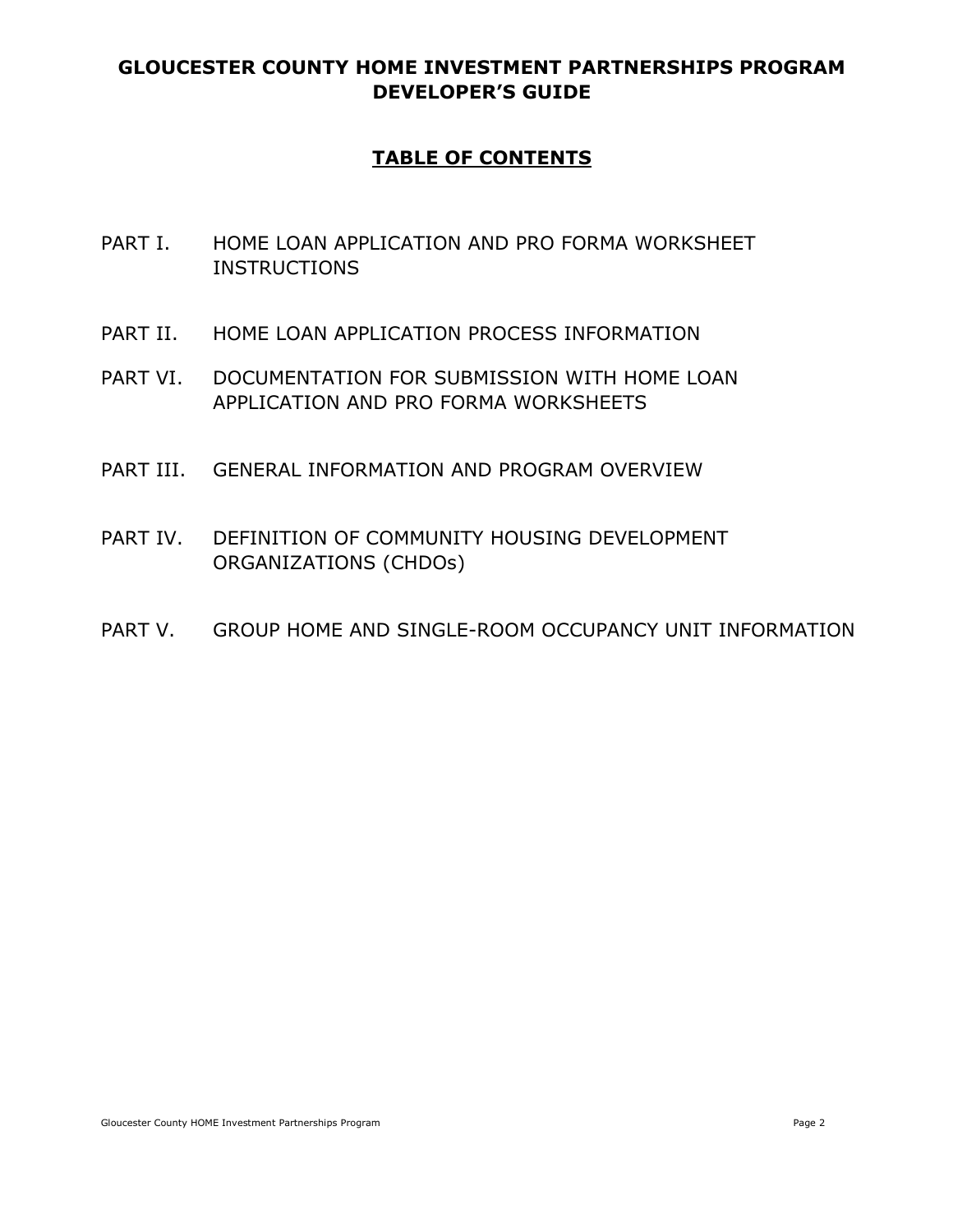### **PART I. HOME LOAN APPLICATION AND PRO FORMA WORKSHEET INSTRUCTIONS**

#### **GENERAL INSTRUCTIONS**

Upon Notice of Availability of Funds issued through a "Call for Projects" RFP by the County (see website at [www.gloucestercountynj.gov\),](http://www.gloucestercountynj.gov/) the HOME Loan Rental Project Application can be found on the County's website  $\rightarrow$  Departments  $\rightarrow$  Planning  $\rightarrow$  Housing and Community Development  $\rightarrow$  HOME Investment Partnership Program. Applications are only accepted and considered for funding when a Notice of Funding Availability is advertised in a Call for Projects RFP.

Completion of the HOME Loan Application and Pro Forma Worksheets are required in order to request HOME funding for eligible costs of rehabilitation, acquisition and/or conversion of existing properties that will be either23 rented or sold at affordable rates to low-income families and/or individuals. Applicants will find it necessary to be familiar with and refer to the General Information in Part I and the Federal Rules and Regulations - 24 CFR Part 92 in Part IV when completing the HOME LOAN Application forms.

If additional space is necessary to provide required information when completing the HOME Loan Application and Pro Forma Worksheets, attach as many additional pages as required. Indicate the related worksheet and item number on the attachments.

The HOME Loan Application and Pro Forma Worksheets must be completed for all Rental Projects. Where requested information is not applicable to the proposed project, indicate "not applicable" at the relevant item. Where information is applicable, but not available, indicate this at the relevant item and explain why information is not available and when information will be available.

Any questions regarding the HOME Investment Partnerships Program or completion of the HOME Loan Application and Pro Forma Worksheets may be referred to:

> Christina Velazquez, Director, Office of Housing and Community Phone: (856) 371-2924 cvelazquez@co.gloucester.nj.us

Completed HOME Loan Application, Pro Forma Worksheets and required documents for loan consideration must be sent to the Purchasing Department as directed pursuant to the Call for Projects RFP.

In addition, applicant **MUST** email an electronic copy of the HOME Loan Application and Pro Forma Worksheets to: Christina Velazquez at [cvelazquez@co.gloucester.nj.us](mailto:cvelazquez@co.gloucester.nj.us)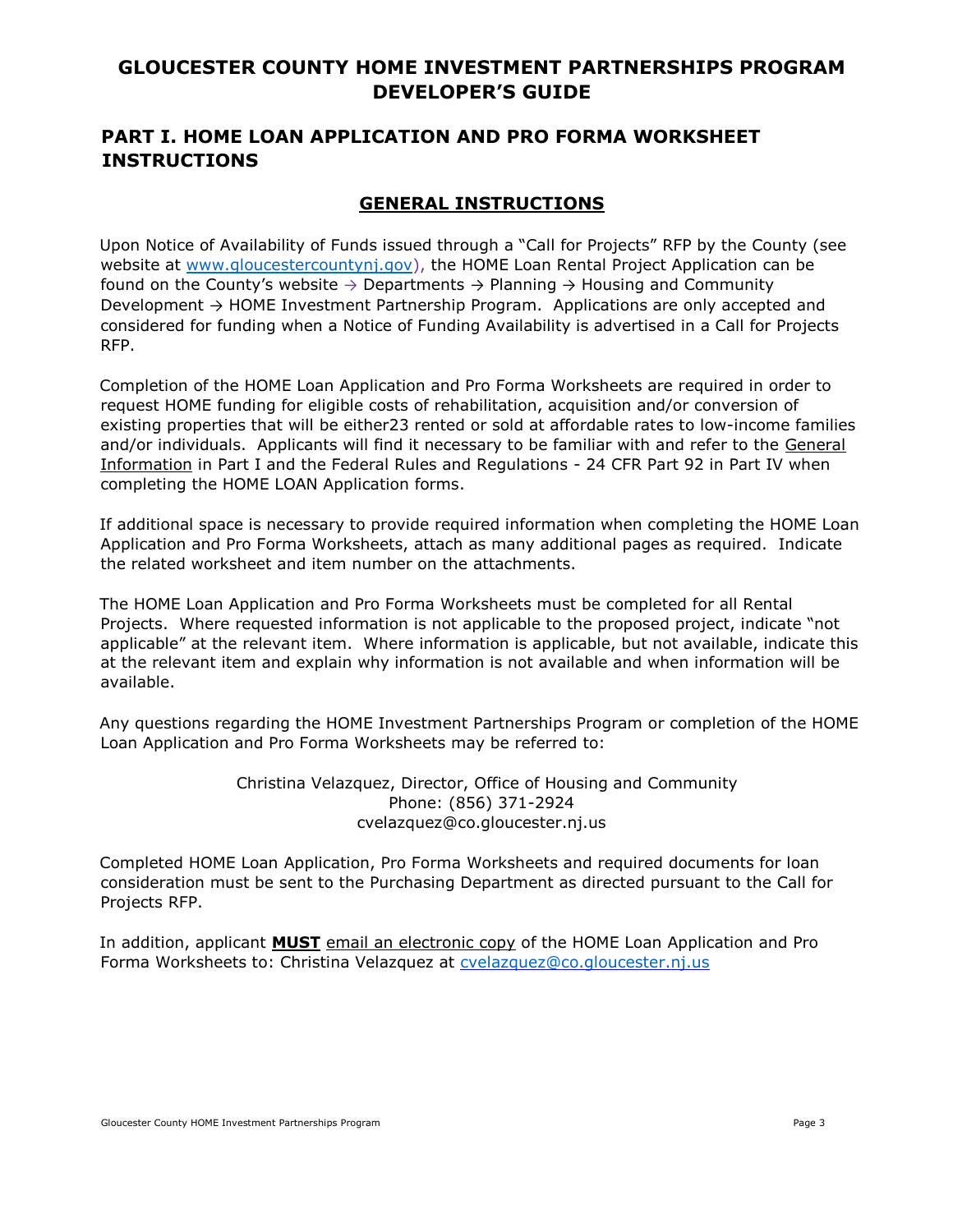#### **DOCUMENTATION FOR SUBMISSION WITH HOME LOAN APPLICATION AND PRO FORMA WORKSHEETS**

**When submitting a Gloucester County HOME Investment Partnerships Program application for loan consideration, provide the following documents, as applicable to your project.** 

*Important Note:* **Any project in which the applicant is requesting HOME Investment Partnerships Program funds should not begin until an Environmental Review has been completed and the New Jersey State Historic Preservation Office's (SHPO's) concurrence is received by Gloucester County's Office of Housing and Community Development. Any physical work or construction activity that begins prior to the completion of an environmental review by Gloucester County's Housing and Community Development Office and NJ SHPO's concurrence, may result in HOME Investment Partnerships Program funds being denied.** 

- 1) Application Submission Instructions:
	- Mail or deliver three (3) original signed copies of the HOME Loan Application, completed Pro Forma Worksheets and required document attachments listed below as prescribed in the released Call for Projects RFP.
	- Email one (1) copy of the HOME Loan Application and completed Pro Forma Worksheets in Excel format to cvelazquez@co.gloucester.nj.us.
- 2) Applicant Corporate or Limited Liability Company Board resolution authorizing the submission of the HOME Loan Application for the project and the person authorized to sign all HOME loan documents. Provide a roster of Board members, if applicable.
- 3) Copy of independently audited business financial statement for one (1) year with one (1) year comparison.
- 4) A current appraisal of the real property with all improvements dated within twelve (12) months of submission of the HOME Loan Application

*NOTE: If the property is already designated as affordable housing, the appraisal must be based on the affordable housing designation.* 

5) Confirmation of the County's secured-lien position in the real property. (A signed statement is acceptable.)

*NOTE: Gloucester County holds a secured-lien position for the full amount of its HOME loan within the equity of the real property. All other funding sources must have a full understanding of the County's guideline regarding its secured-lien position in the real property.* 

6) Submission of two (2) copies of architectural plans and specifications drawn to scale along with two (2) sets of **color** photographs of the project location site(s) is required for all projects requesting the use of HOME funds. Photographs of buildings **must show and label** the front, back, both sides and street scene and provide directional loci. All photographs must be clearly marked to indicate the project. Photographs will be used to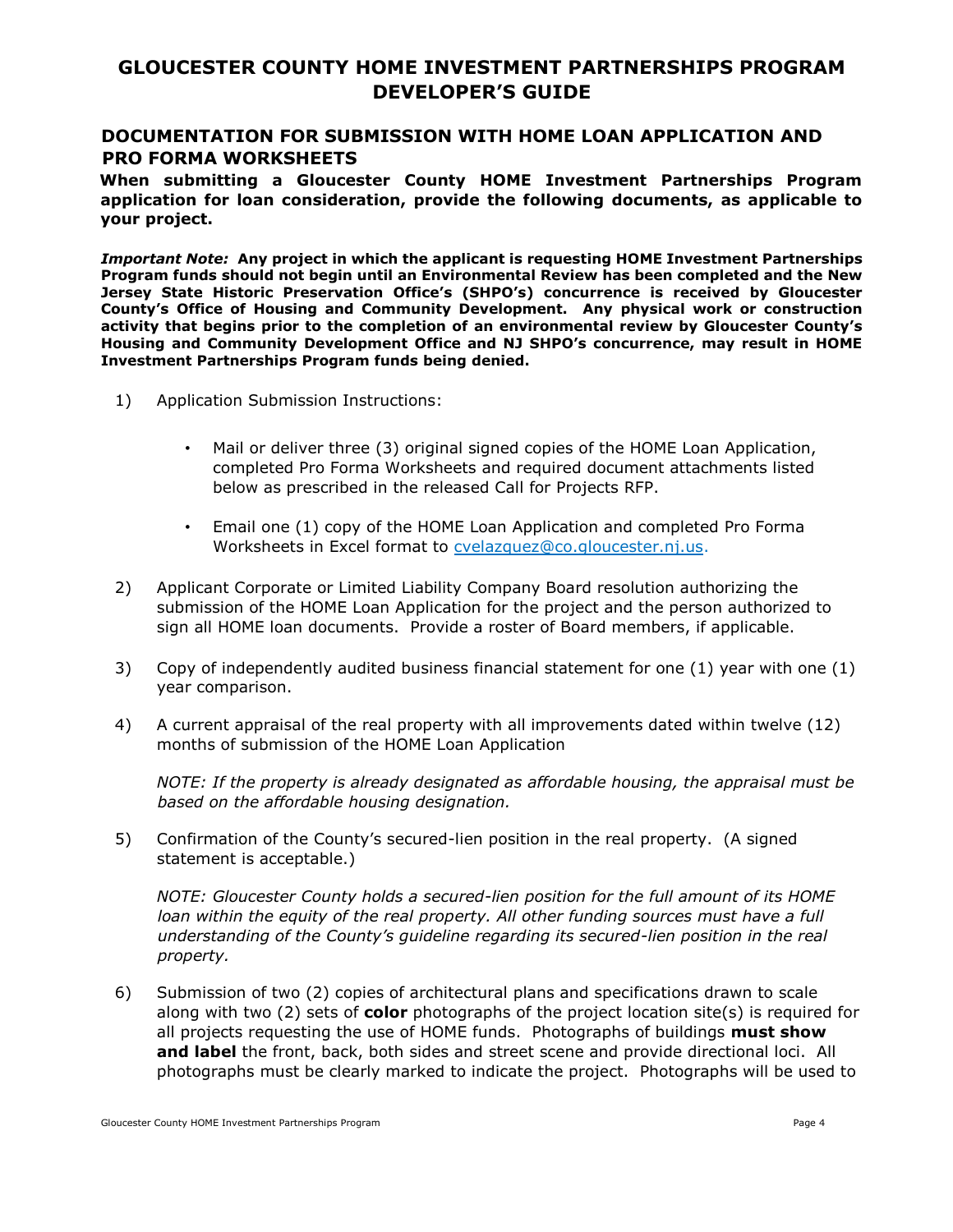identify any historic or archeological concerns. [*Two (2) original sets of color photographs are required].* 

*Note: The Gloucester County Office of Housing and Community Development will submit architectural plans and specifications along with the photographs to New Jersey State Historic Preservation Office (SHPO) for review and approval, prior to approving HOME loan funding.* 

- 7) For all other project funding sources, copies of fully executed commitment letters to include all terms and conditions, when available. Copies of all fully executed closing documents are required, when available.
- 8) Copy of a Survey of the real property with certification signed by the licensed surveyor.
- 9) Copy of the Deed of the real property confirming applicant's site control.
- 10) Other Evidence of Site Control.
- 11) Municipal Acknowledgement letter confirming its knowledge of the project.
- 12) Description of the Development Team's experience or resumes.
- 13) Letter of interest or commitment from a construction lender.

#### 14) **For For-Profit Applicants:**

Include the County of Gloucester HOME Program annual service debt equal to one percent (1%) of the principal loan amount in the Pro Forma cash flow projections for the project's applicable affordability period of 10 years, 15 years or 20 years, as needed.

#### 15) **For CHDO applicants**:

- a. CHDO certification/recertification document from the State of New Jersey *(submit with each HOME application).*
- b. Resumes of all staff (paid employees) members for assessing CHDO staff capacity. c. List of all staff members' responsibilities for the day-to-day operations of the CHDO and all staff development experience on projects of the same size, scope and level of complexity as the applicant's submitted project.
- d. If CHDO previously received HOME funds for a project, provide a letter of recommendation by the HOME funding source/entity (other than Gloucester County) confirming CHDO compliance and adherence to all HOME program regulations and funding source guidelines.
- e. Provide organizational structure listing the composition of the governing board of directors including names and affiliations within the community, public and/or private sectors.
- 16) Phase I Environmental Assessment Report for the proposed project site. *Note: ALL Projects are subject to an Environmental Review.*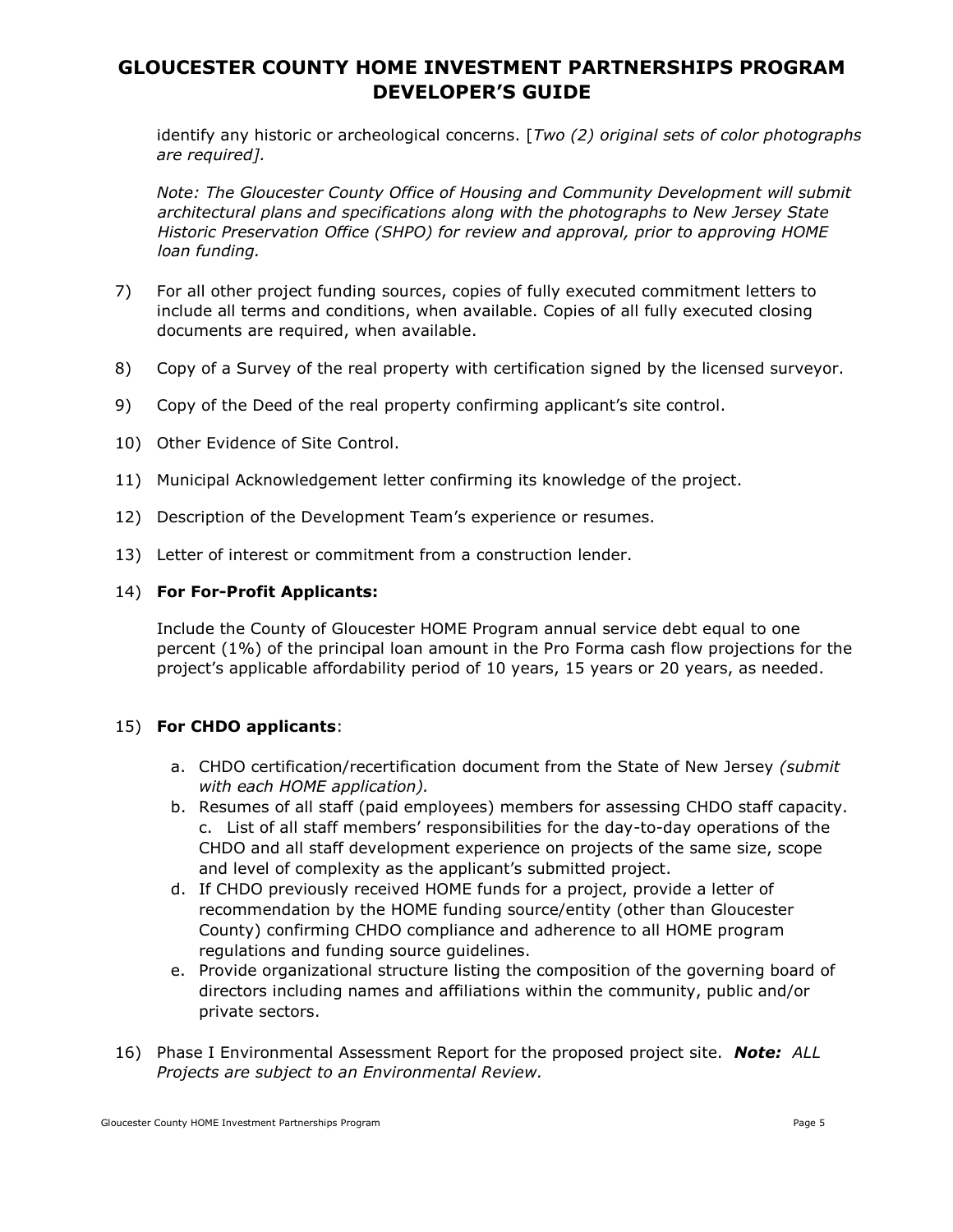- 17) Marketing Analysis/Marketing Study/Needs Assessment. *Note: Must be provided prior to the County issuing a HOME Preliminary Award Letter.*
- 18) Corporation or Limited Liability Company documents filed with the State of New Jersey and By Laws or Management/Operations Agreement for all entities holding an ownership interest in the project. *Note: For Non-Profit entities, a copy of an IRS letter confirming the entity's non-profit status is required.*
- 19) Certification of Corporate Good Standing.
- 20) List of Energy Star Rated materials, systems and appliances to be installed in the project.
- 21) List of all amenities to be installed in the HOME-assisted units.
- 22) Provide square footage for each bedroom size housing unit.
- 23) Organizational chart showing all entities holding an ownership interest in the project name of entity, percentage (%) of interest, non-profit/for-profit status.
- 24) Tenant Selection Plan.
- 25) Affirmative Marketing Plan.
- 26) Provide copies of letters/agreements confirming rental subsidies and/or utility subsidies anticipated for the tenants, if applicable. The amount of the anticipated subsidy should be included in the project's Operating Budget and Pro Forma documents.
- 27) Copy of Lease Agreement to be utilized for the project.
- 28) Provide copies of letters from partners, service providers and supporters.
- 29) All HOME projects committed to and closed on or after August 23, 2013, must adhere to the following:
	- a. Non-LIHTC Projects:
		- (1) Utility company estimates specific for the project's units sizes.
		- (2) Third-party agency to provide a utility analysis specific for the project's units sizes.
	- b. LIHTC Projects:
		- 1) Third-party agency to provide a utility analysis specific for the project's units sizes.
- 30) Additional documents may be requested on an as needed basis.

#### **Prior to closing the HOME loan, the following items will be required:**

1) Evidence of Hazard or Commercial Property Insurance on the real property naming the Gloucester County Board of Chosen Freeholders as Loss Payee/Mortgagee.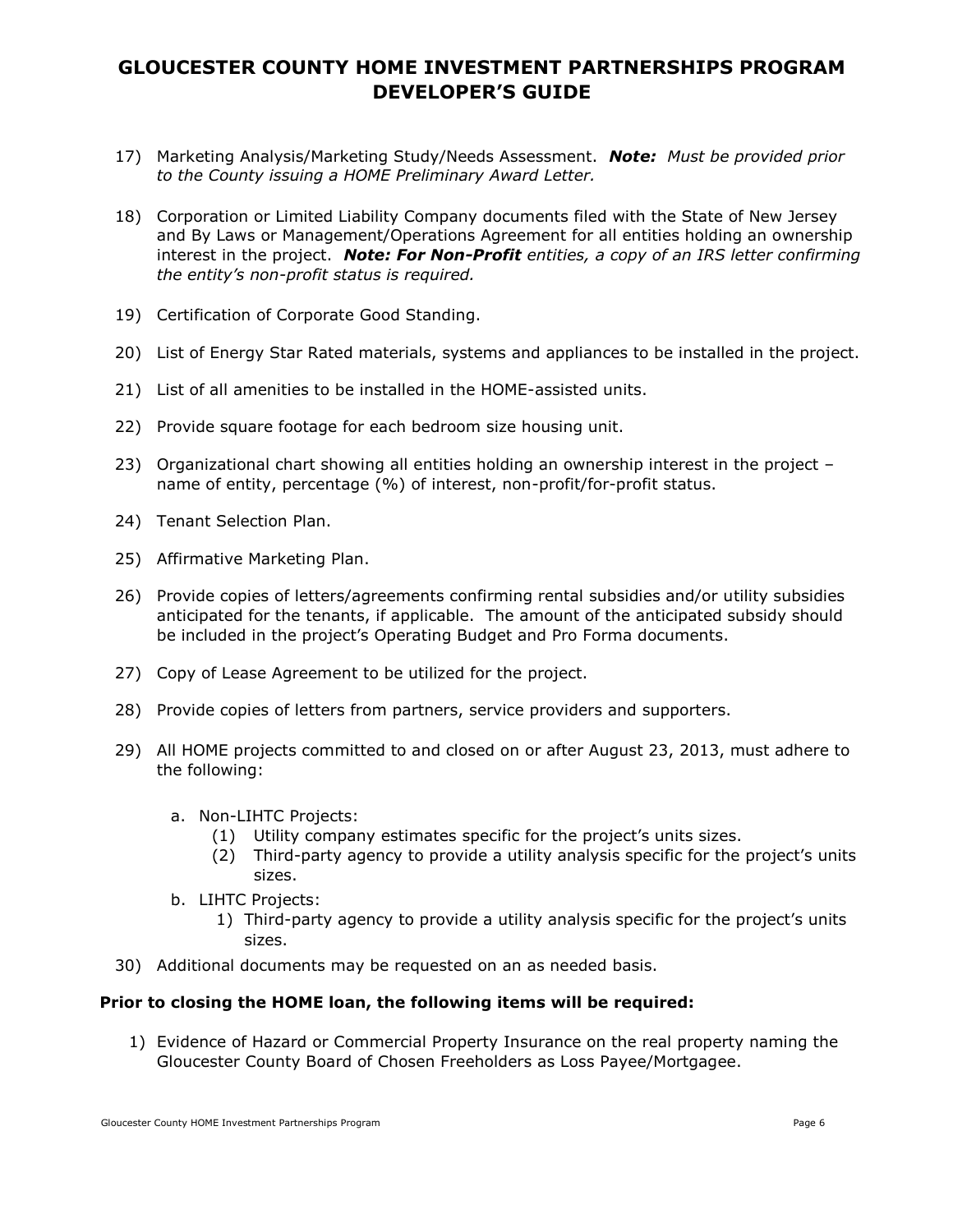- 2) Certificate of Liability Insurance naming the Gloucester County Board of Chosen Freeholders as Additional Insured.
- 3) Certificate of Builder's Risk Insurance naming the Gloucester County Board of Chosen Freeholders as Additional Insured/Loss Payee.
- 4) Flood Insurance Certification naming the Gloucester County Board of Chosen Freeholders as Certificate Holder, if required due to the location of the real property.
- 5) Commitment of Title Insurance naming the Gloucester County Board of Chosen Freeholders as a mortgagee for the total amount of its HOME loan.
- 6) All items listed in the Gloucester County HOME Investment Partnerships Program Preliminary Award Letter fully executed by all parties.
- 7) All documents required by Gloucester County Legal Counsel.
- 8) All other documents required by the Purchasing Department.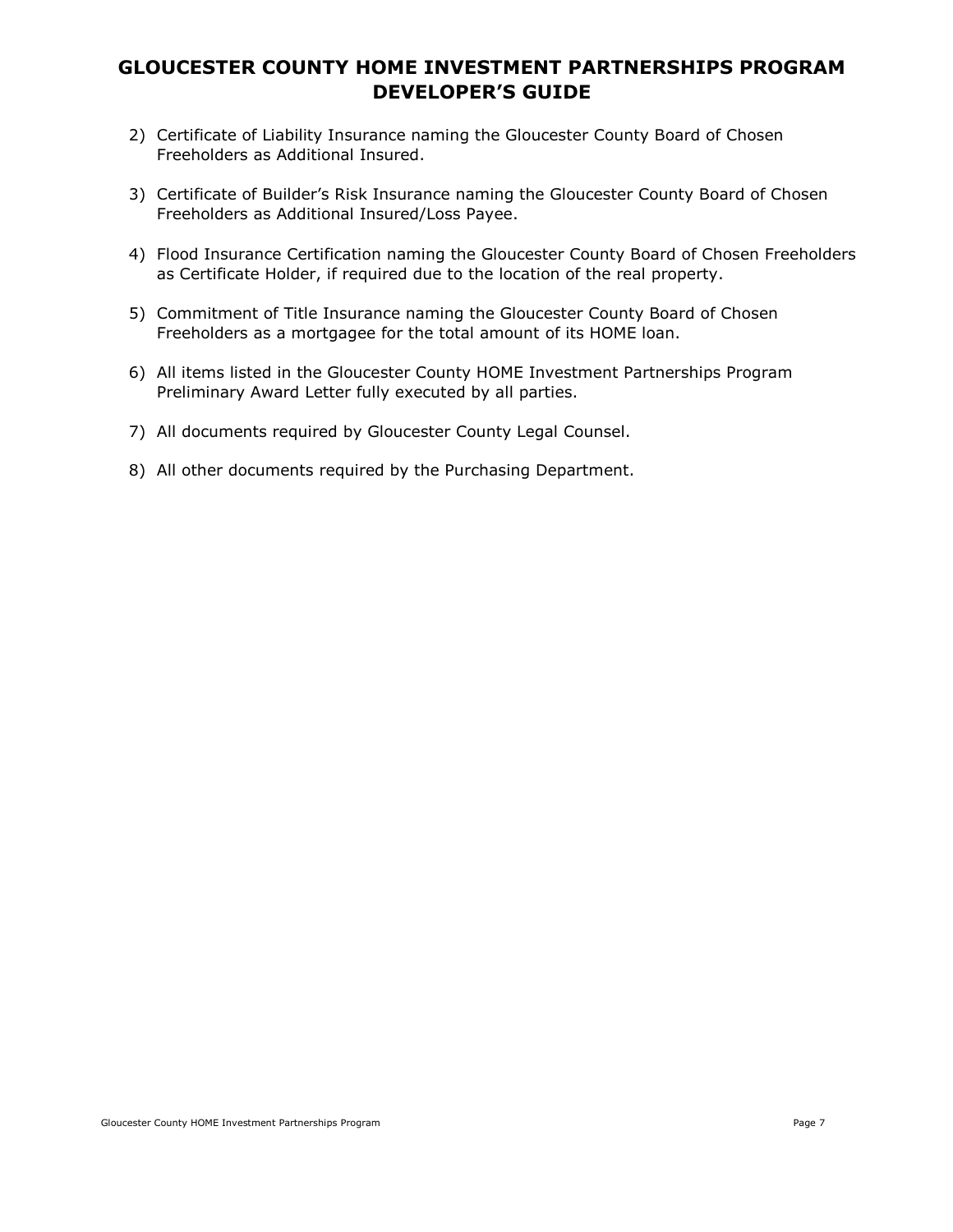### **PART II HOME LOAN APPLICATION PROCESS INFORMATION**

Please review the following information regarding Gloucester County's HOME Investment Partnerships Program.

- 1. Gloucester County reserves the right, without limitation, to recommend or reject any and all applications for HOME funding assistance that it believes to be in the best interest of the County.
- 2. Applicant must submit all information and documents required to complete a thorough underwriting review and due diligence process of the prospective project. The applicant may be required to submit additional financial, historical, legal data that the County may deem necessary at a later date.
- 3. All loans recommended by the Department are subject to approval by the Gloucester County Board of Chosen Freeholders and the approval and release of HOME loan funds by the U.S. Department of Housing and Urban Development. Release of HOME loan fund disbursements will be subject to the applicant's compliance with all requirements listed in the HOME Loan Agreement document executed by all parties.
- 4. Implementation of any project funded in full or in part with HOME loan funds may not commence without full execution of project-specific HOME Loan Agreement, Mortgage Note and Deed Restriction documents with the County.
- 5. Gloucester County will not be responsible for any project costs incurred prior to full execution of a HOME Loan Agreement.
- 6. Due to changing regulatory, environmental, and funding issues and concerns, Gloucester County reserves the right to request a new/revised application after one year of initial submission date.
- 7. Gloucester County must approve all contractors prior to execution of any contract to be funded in full or in part with HOME loan funds. Submit copies of the selected contractor's current license(s) and evidence of insurance (such as Builders' Risk Insurance Policy including General Liability Insurance and Workers' Compensation insurance) along with your HOME loan application submission.

*Note: Before closing on a HOME loan, the Gloucester County Board of Chosen Freeholders must be named as an Additional Insured or Additional Loss Payee and Certificate Holder on all insurance policies.*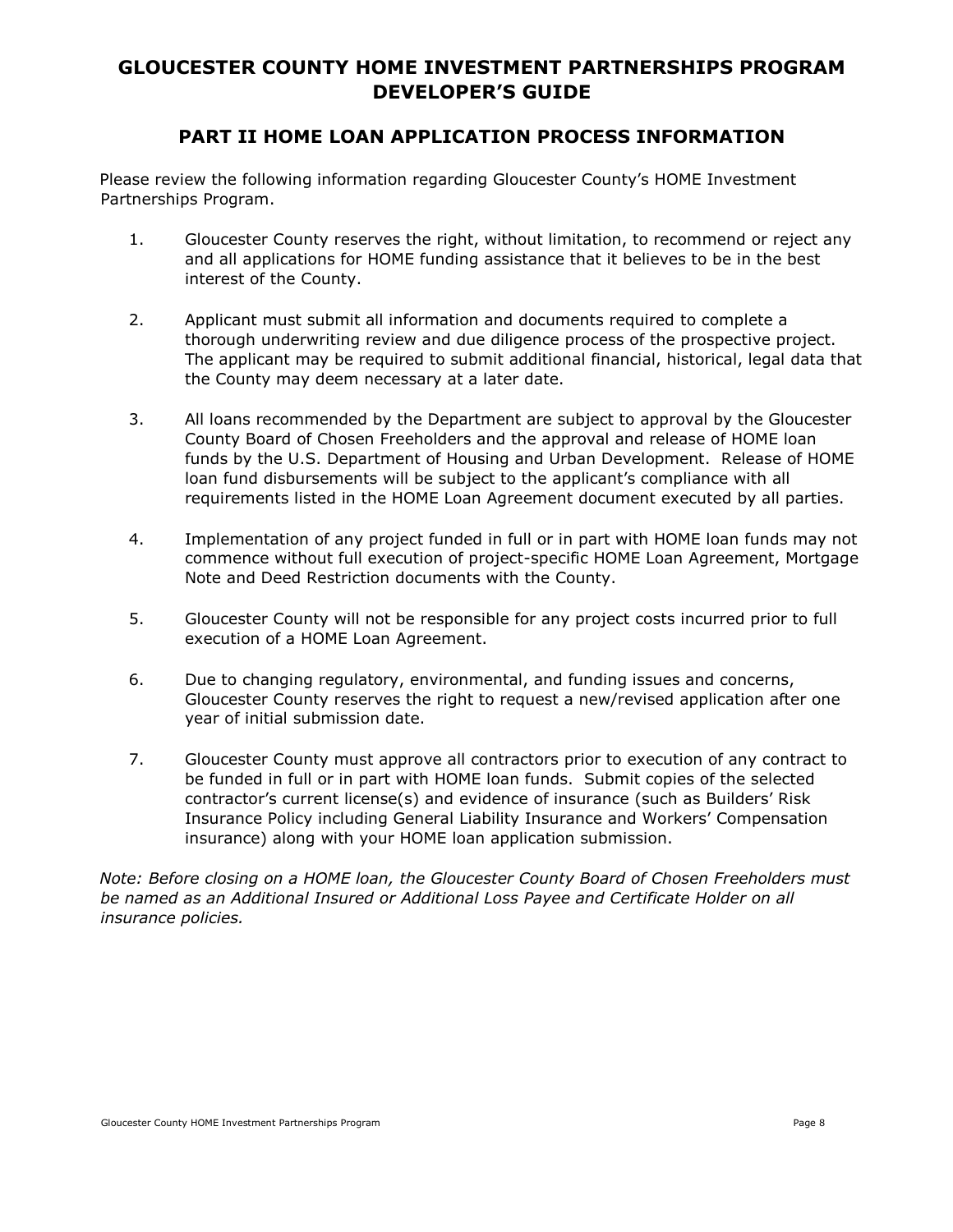### **PART III. GENERAL INFORMATION AND PROGRAM OVERVIEW**

The purpose of this Guide is to introduce Gloucester County's "HOME" Program in a quick reference format. The format is designed primarily to assist affordable housing developers and sponsors in assessing the appropriateness of applying for HOME funds. Only the program's principal features are described here and HOME loan applicants are advised to become acquainted with detailed requirements of the HOME program as set forth in the Regulations at 24 CFR Parts 91 and 92, new HOME Final Rule published July 24, 2013 with an effective date of August 23, 2013.

#### **HOME Program Purpose**

The purpose of the Gloucester County HOME Program is to:

- Expand the supply of affordable, decent, safe and sanitary housing for very low and lowincome residents;
- Preserve and improve the existing residential areas through rehabilitation of existing housing;
- Strengthen public-private partnerships to further affordable housing development;
- Promote the development of Community Housing Development Organizations (CHDOs) and their role as affordable housing developers and sponsors.
- Provide gap financing that will make housing development feasible with costs affordable to low-income residents.

### **APPLICANT/PROJECT SELECTION CRITERIA AND PRIORITIES**

The following criteria and priorities will be applied to determine selection of applicants and projects:

#### **General Criteria**

The application is complete and the proposed project, as described in the application, clearly meets all HOME Program requirements; and

The proposed project is clearly financially feasible and the proposal does not request more HOME funding than necessary to create non-luxury housing that is affordable to very low and lowincome households; and

The proposal clearly demonstrates that the project will be ready for a HOME funding commitment and can be completed within the timing requirements for the program year; and

The proposal has received a municipal acknowledgment; and

Based on the experience demonstrated in the proposal and a track record of successful similar accomplishments, the applicant has the capacity to assure: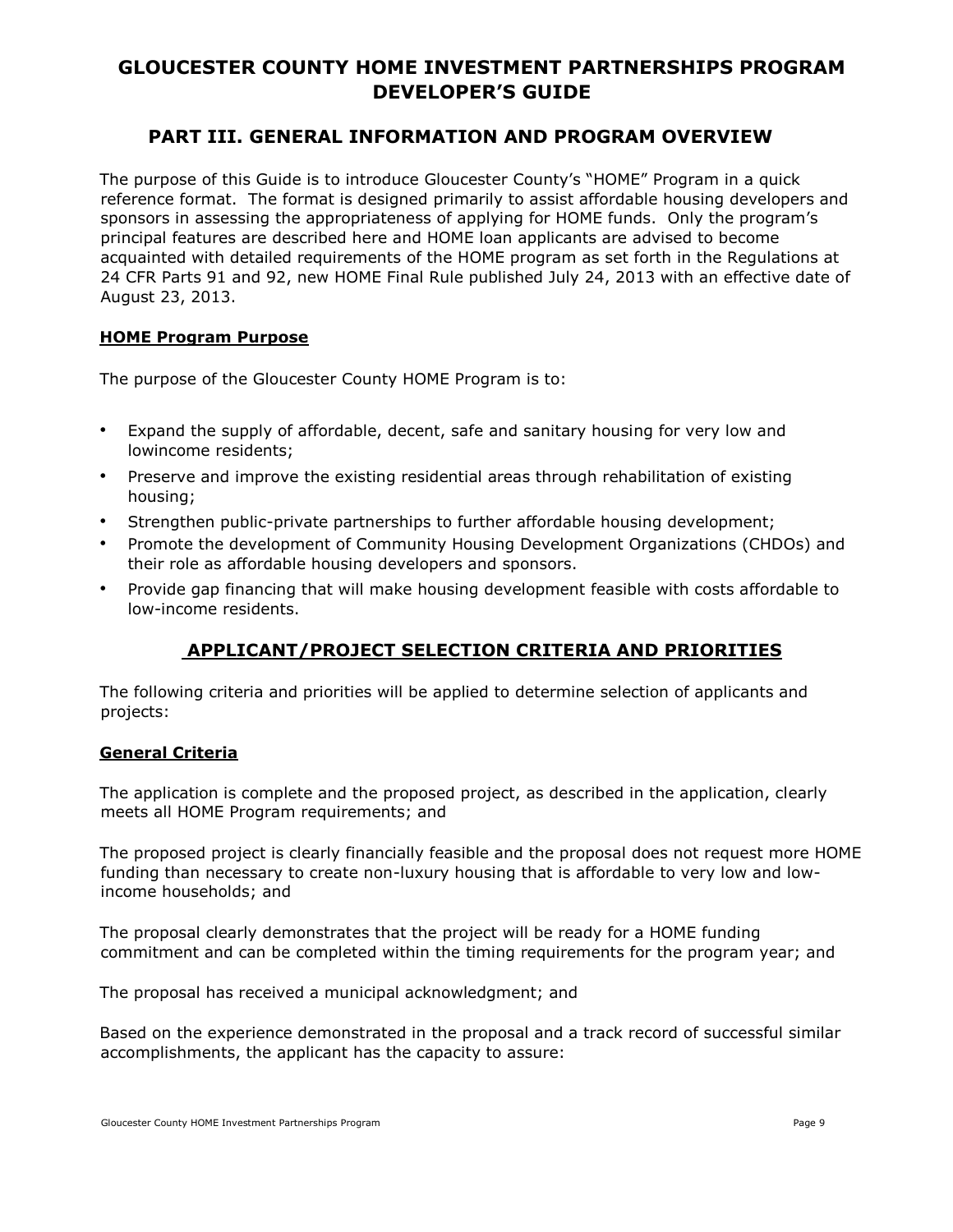- project development (design, financial packaging, construction) in accordance with program requirements; and
- long term property management and maintenance; and on-going control over occupancy for rental properties; or
- compliance with the Fair Housing Act.

Rental housing projects will be selected to fulfill the income benefit requirements:

- For initial rent-up, ninety percent (90%) of funded units will assist households within sixty percent (60%) of area median income as published by HUD.
- For the life of the project, twenty percent (20%) of rental units funded will be occupied by households at or below fifty percent (50%) of area median income as published by HUD.

Projects that will result in permanent displacement of any family, individual, business, non-profit organization or farm, or their personal property, from the property **will not** be selected for funding.

#### **Priorities**

Priorities may be amended from time to time to reflect Gloucester County's housing objectives and goals, however, the following priorities are generally in effect:

Priority will be given to viable projects to be developed, sponsored or owned by Community Housing Development Organizations (CHDOs) with demonstrated capacity and fiscal soundness.

Priority will be given to viable projects developed, sponsored or owned by public or private nonprofit organizations.

Priority will be given to projects that provide housing and, where appropriate, supportive services or physical accommodations for very low-income renters who are:

- large families with children (3+ bedroom units);
- persons with special needs (handicap modified property);
- frail/elderly (modified property, supportive services); or,
- families that are homeless (supportive services).

Priority will be given to properties that are vacant at the time the application is submitted or where assistance will not necessitate relocation.

Priority will be given to projects most ready to start; and that create new (additional) affordable housing units; and for which the developer has site control.

**Notwithstanding the above, any qualified project that is coupled with or otherwise brings in a HOME-matching contribution will be selected for funding before projects with no associated matching contribution.** Refer to "Match" Contribution below for additional information.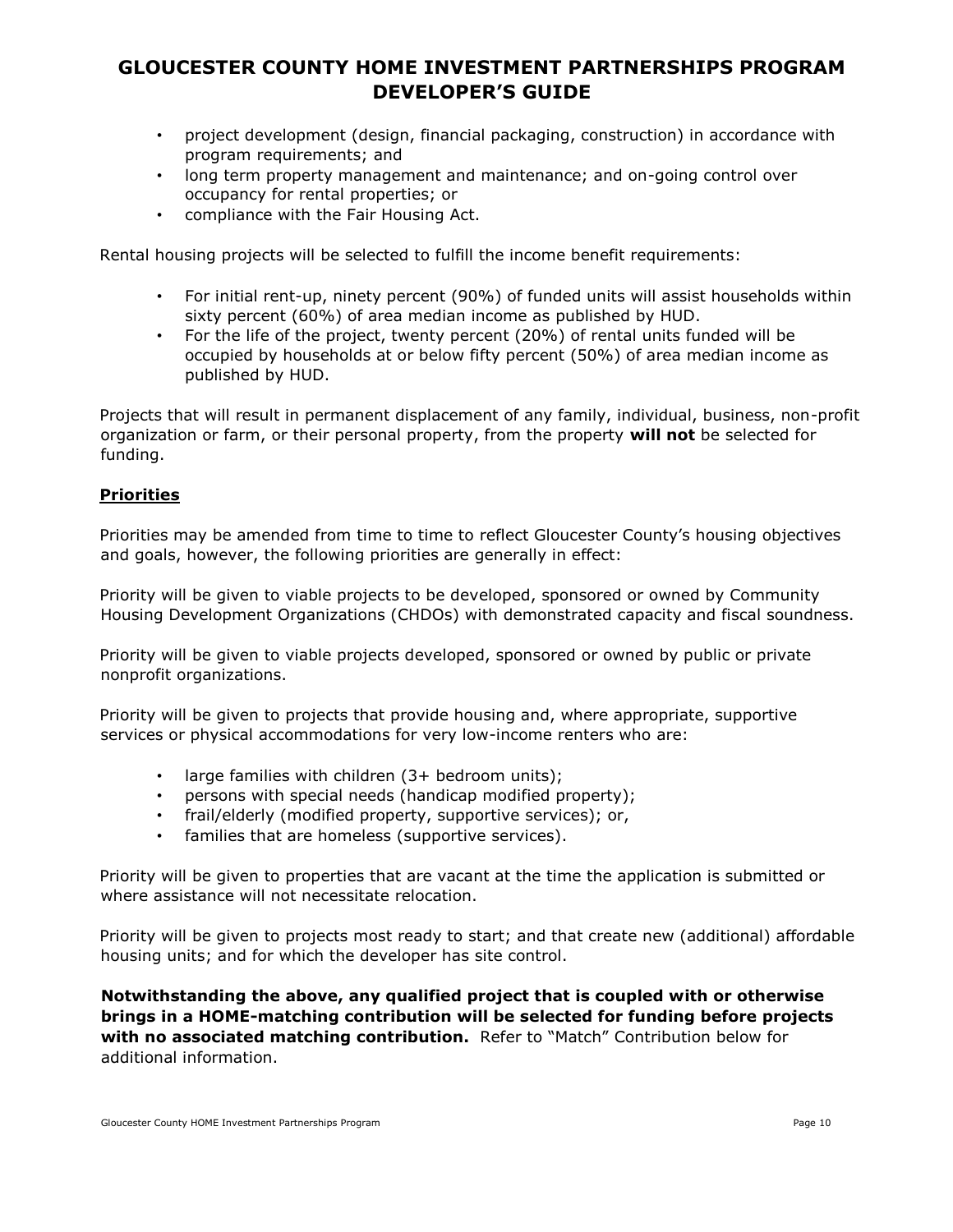#### **APPROPRIATION PLAN**

#### **Funding Availability**

Upon Notice of Availability of Funds by release of a "Call for Projects RFP" Gloucester County HOME funds are available for rehabilitation of existing residential properties, conversion of buildings to residential use or new construction in accordance with HOME Program guidelines.

#### **Organizations Eligible to Apply**

Public or private entities who are housing developers, sponsors or owners and that have project management control capacity are eligible to apply for HOME funds. Refer to the "Selection Criteria and Priorities" section in Part I. for additional information. Examples of eligible entities include:

- Community Housing Development Organizations (CHDO's) see Part IV. for CHDO definition
- Not-for-profit organizations
- Housing authorities
- **Municipalities**
- For-profit organizations

#### **Timing Requirements**

- 1. All funds, including CHDO set-aside HOME funds, for a given program year must be committed (executed HOME Loan Agreement between the County and the housing developer) for specific housing projects within two (2) years or twenty-four (24) months of receipt of the County's allotment (e.g. 2015 Program Year funds must be committed by September 1, 2017). If this deadline is not met, HUD can reduce or recapture the uncommitted HOME funds. [HOME statute and 2013 HOME Final Rule 24 CFR Part 92.500(d)(1)(i)]
- 2. All funds, except CHDO set-aside HOME funds, from a given program year must be expended within four (4) years of receipt of the County's allotment (e.g. 2015 Program Year funds must be expended by July 1, 2019). [24 CFR Part 92.205(e)(2)]
- 3. CHDO set-aside HOME funds must be expended within five (5) years of County's fund allocation.  $[24 \text{ CFR Part } 92.500(d)(i)$  and  $(iii)$ ]
- 4. HOME projects must be completed within four (4) years of commitment (executed HOME Loan Agreement). If this deadline is not met, all HOME funds drawn will need to be repaid. [24 CFR Part 92.205(e)(2) and Part 92.2]
- 5. Construction work must commence within twelve (12) months of executed HOME Loan Agreement and a partial withdrawal of project HOME funds must occur or the project commitment will be cancelled and the HOME funds repaid to HUD. These regulations apply to both new construction (with or without acquisition) and rehabilitation projects. For projects requiring property or housing acquisition, title transfer must occur within six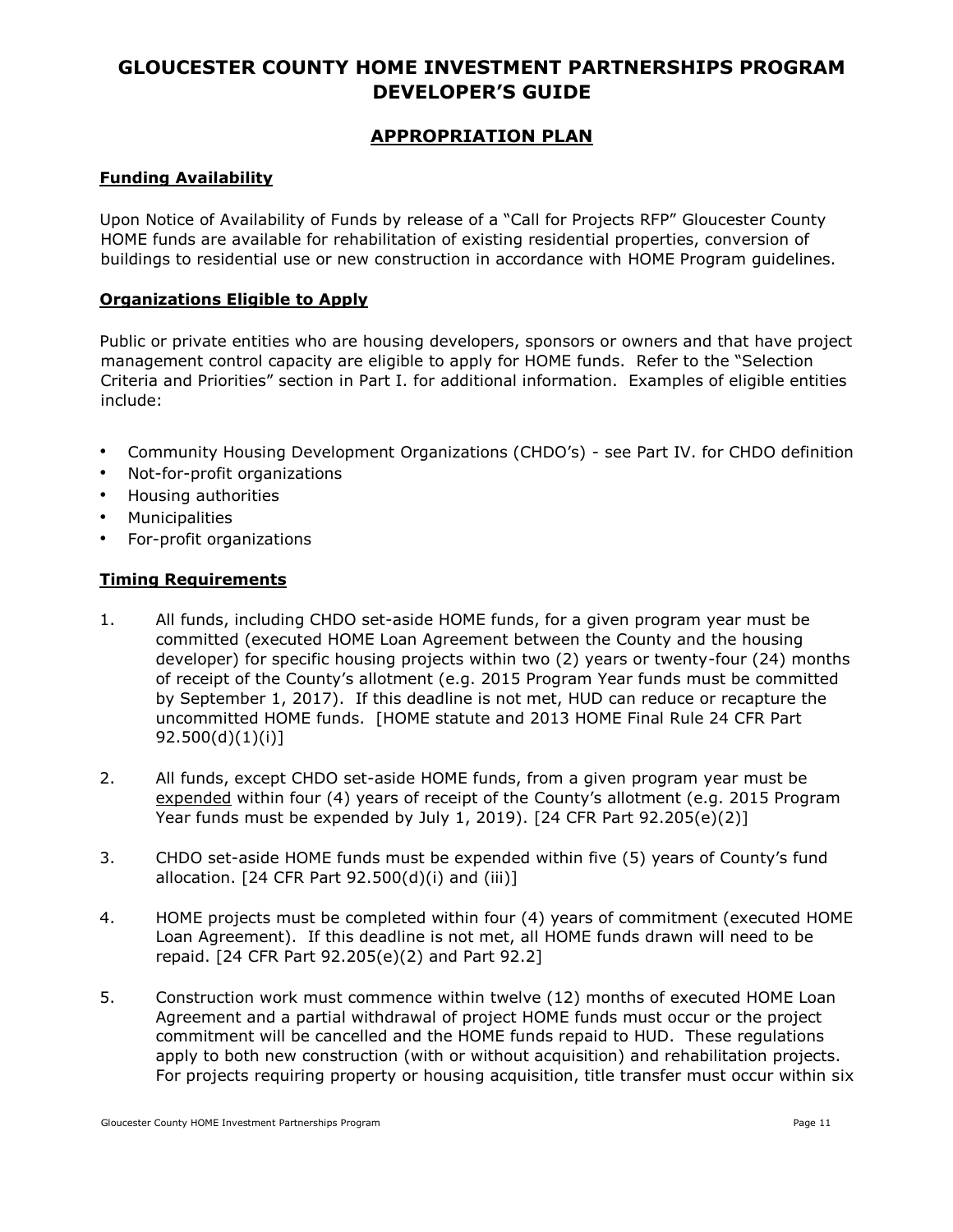(6) months of acquisition. [24 CFR Part 92.503(b)(2) and (3) and Part 92.2]

- 6. Construction work must be completed within eighteen (18) months from the date of execution of a HOME Loan Agreement.
- 7. **Rental Projects**  Lease up of all HOME-assisted units must be completed within six (6) months of "project completion" (24 CFR Part 92.252) (refer to definition of "Project Completion" below).

**Note:** Lease up time frame should be noted in the Project's Development Schedule and Marketing Plan. If HOME-assisted units are not leased within six (6) months of project completion, Gloucester County must notify HUD regarding current marketing efforts. If units are not leased within eighteen (18) months of project completion, HUD will require that Gloucester County repay HOME funds for the unoccupied/vacant units. [24 CFR Part 92.252]

#### **Definition: "Project Completion**" (24 CFR Part 92.2):

*Project completion occurs when construction work has been performed, certificate of occupancy has been issued, title transfer has occurred, final drawdown of HOME funds has been disbursed for the project, project completion and beneficiary (tenant) information for all HOME-assisted units has been entered into the disbursement and information system established by HUD.* 

- 8. **HOME Ownership Projects –** 2013 HOME Final Rule states that a qualified/eligible homebuyer must have a ratified sales contract within nine (9) months of construction completion. If the deadline is not met, the project must be either converted into a HOME rental unit or repayment of the full HOME investment is made to HUD. [24 CFR Part 92.254(a)(3)]
- 9. **FOR ALL HOME Projects -** A ten percent (10%) HOLD back of project HOME funds will be held by the County until all tenant/home buyer information is provided to the County.
- 10. The County must enter all project completion information into the disbursement and information system established by HUD within one-hundred twenty (120) days of the final project drawdown/disbursement for all activity types. [24 CFR Part 92.502(d)]

### **HOME ACTIVITIES**

#### **Eligible Activities**

HOME funds may be used for rehabilitation, conversion of non-residential buildings to residential, reconstruction and new construction of non-luxury housing.

#### **Eligible Uses of Improved Properties**

- 1. Rental of units to low-income families or individuals.
- 2. Sale to low-income homebuyers.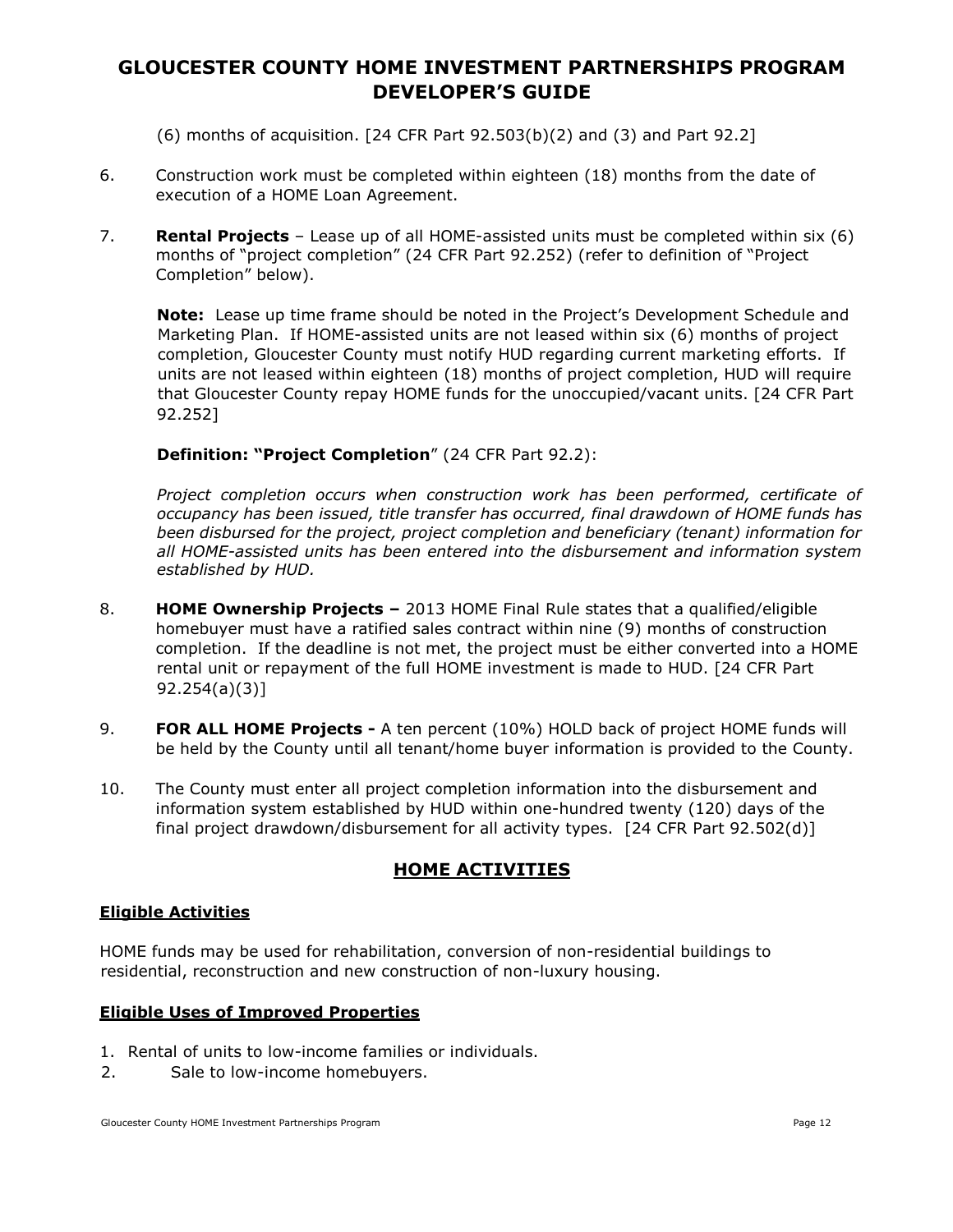#### **Eligible Project Costs (24 CFR Part 92.206)**

Gloucester County HOME funds may pay for the following costs in association with an eligible activity:

#### *Development Hard Costs*

Actual cost of constructing or rehabilitating housing.

#### **Rehabilitation**

- 1. Correction of substandard conditions (most importantly health and safety deficiencies);
- 2. Essential improvements including energy related improvements/repairs;
- 3. Accessibility improvements to permit use by persons with special needs;
- 4. Lead-based paint hazard abatement;
- 5. Repair or replacement of major housing systems in danger of failure.

#### **New Construction**

6. Actual costs of construction to meet state and municipal codes, ordinances, zoning requirements, HUD requirements and the Federal Model Energy Code.

#### **Rehabilitation and New Construction**

- 7. Acquisition of real property;
- 8. Demolition of existing structures;
- 9. Site improvements in keeping with surrounding, standard properties;
- 10. Utility connections, including off-site connections.

#### *Acquisition Costs*

Costs of acquiring improved or unimproved real property, including acquisition by homebuyers.

#### *Related Soft Costs*

Other reasonable and necessary costs incurred by the owner associated with financing and/or development of new construction, rehabilitation or acquisition of housing assisted with HOME funds. These costs **may** include:

- 1. Pre-development and/or development costs for architectural, engineering or related professional services to prepare plans, drawings, specifications or work write-ups;
- 2. Costs to process and settle financing: origination fees, credit reports, fees for title evidence, recordation and filing of legal documents, building permits, attorneys' fees, appraisal fees, cost estimates, builders or developers fees;
- 3. Project audit costs;
- 4. Affirmative marketing and fair housing information services to prospective tenants and homebuyers;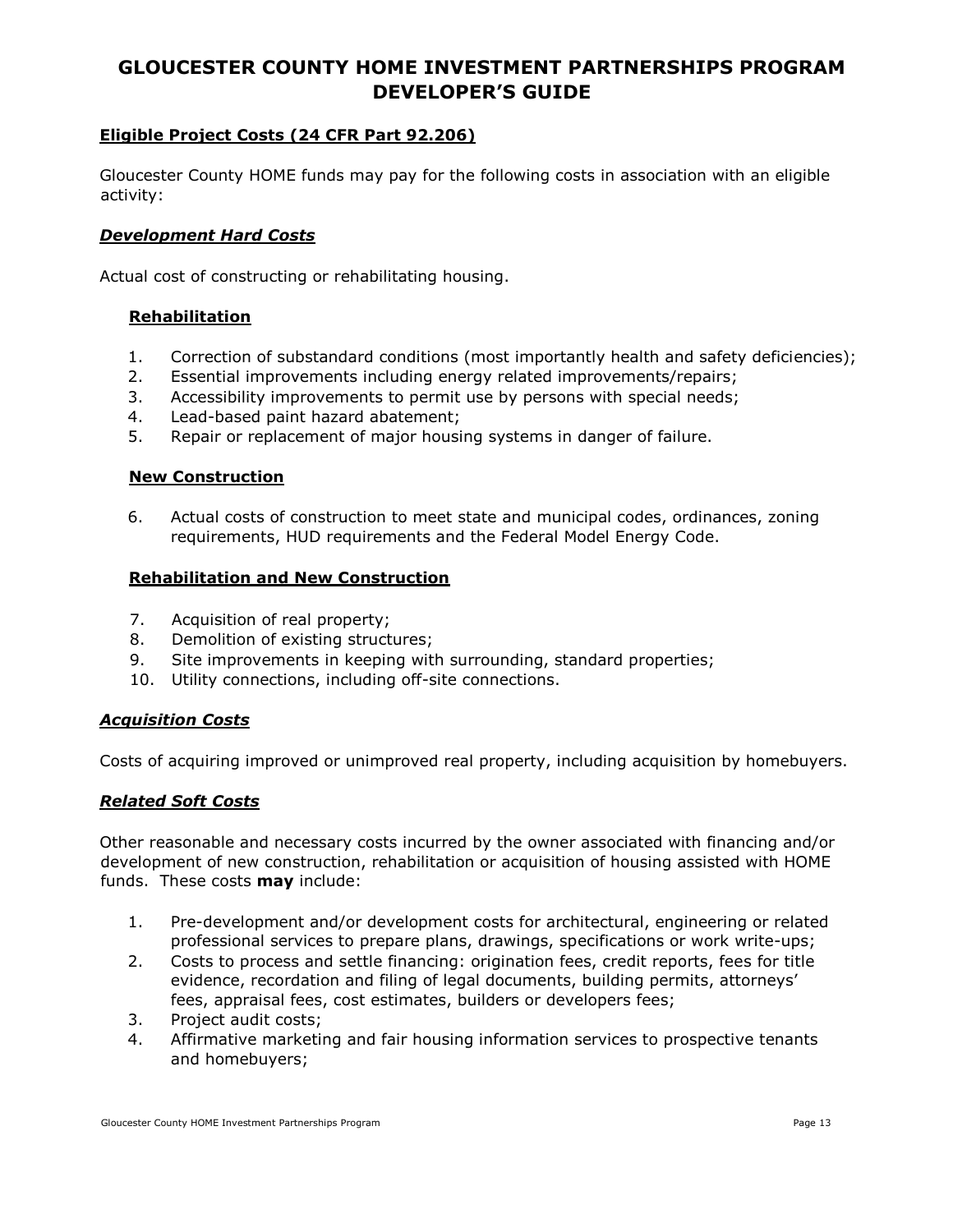- 5. Relocation expenses for displaced persons, families, businesses or organizations, where assistance is required by program regulations or determined appropriate by program administrators. County may only reimburse these expenses if incurred up to twenty four (24) months prior to County's commitment of HOME funds (executed HOME Loan Agreement).
- 6. Cost of funding initial operating deficit reserve to cover project operating expenses, scheduled payments to replacement reserve and debt service shortfalls for a period not to exceed 18 months;
- 7. Impact fees for both new construction and rehabilitation projects;
- 8. Environmental review costs and release of funds directly related to project per 24 CFR Part 58;
- 9. Training for first-time homebuyers if the individuals become the owners of one of the projects' HOME-assisted units.

#### *Community Housing Development Organization (CHDO) Costs*

Eligible and allowable costs of project-specific assistance are set forth in 24 CFR Part 92.301(a)(2). These costs **may** include:

- $\triangleright$  Project feasibility (initial feasibility study);
- > Consulting fees;
- $\triangleright$  Preliminary financial application costs;
- $\triangleright$  Legal fees;
- $\triangleright$  Architectural and engineering fees;
- > Development team engagement;
- $\triangleright$  Property acquisition option;
- $\triangleright$  Site control:
- $\triangleright$  Title clearance.

#### **Ineligible Project Costs (not reimbursable with HOME Funds) in accordance with HUD Regulations at 24 CFR Part 92 and/or Gloucester County policy**

- 1. HOME funds will not be used to refinance existing debt in any manner or form or to create capital by transferring properties between related or interrelated organizations or corporate affiliates;
- 2. Developer HOME funds will not be used for Tenant Based Rental Assistance (TBRA) activities (TBRA is funded as a separate activity with the Housing Authority of Gloucester County);
- 3. Costs will not be reimbursed if found to be excessive or unnecessary to the creation of decent, safe, sanitary and affordable housing units;
- 4. HOME funds will not be used for activities that do not result in the creation of new affordable housing opportunities;
- 5. HOME funds will not be used for any other activities prohibited by Federal Regulations at 24 CFR Part 92.

Gloucester County may establish more stringent criteria than required by HUD in order to reflect the County's priorities.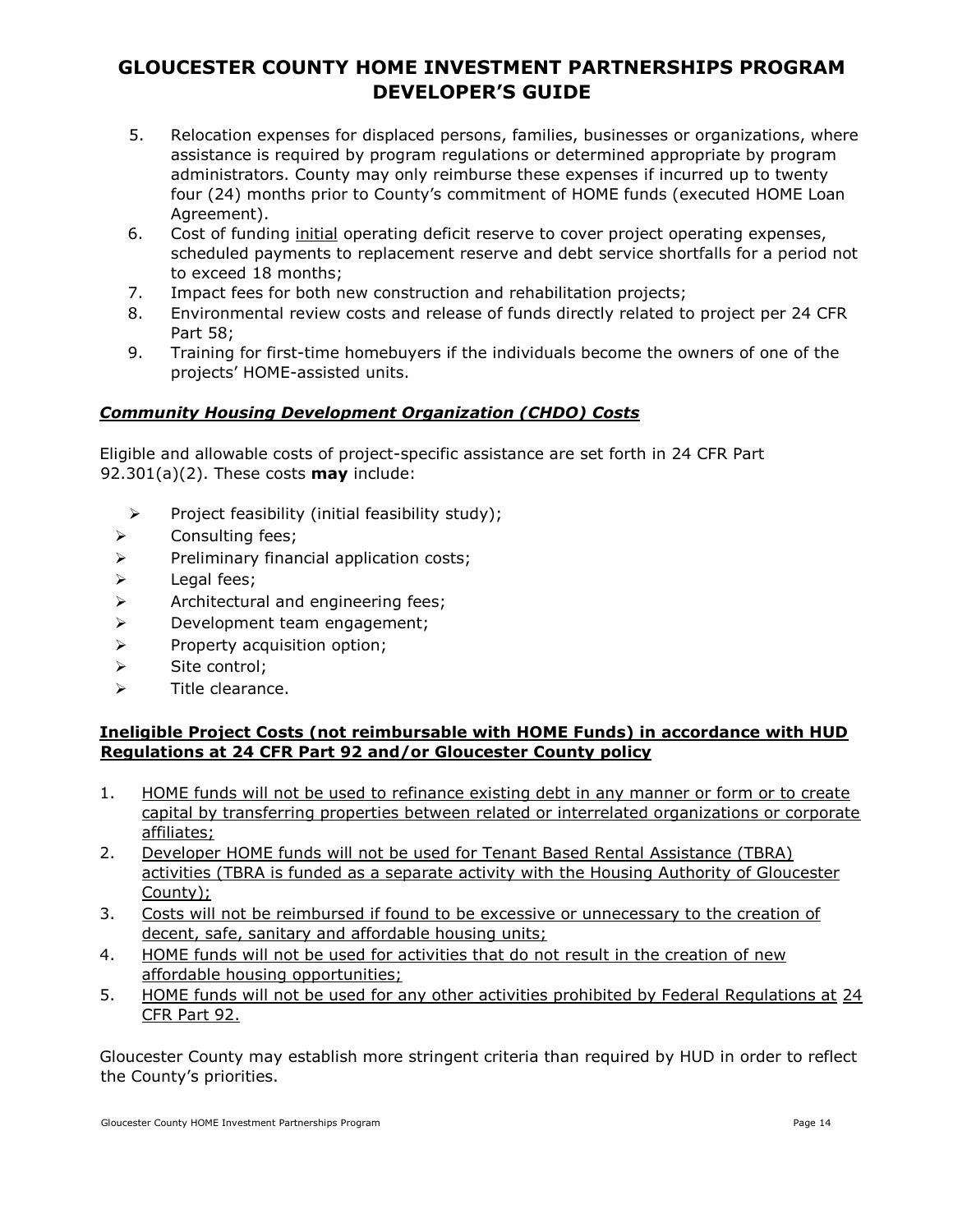#### **Program Benefit/Income Targeting**

All HOME funds must benefit low-income households at or below eighty percent (80%) of the area median income as published by HUD.

Not less than ninety percent (90%) of the units in rental projects must benefit low-income households at or below sixty percent (60%) of the area median income as published by HUD.

In rental projects with five (5) or more units, at least twenty percent (20%) of the units must be occupied by very low-income households at or below fifty percent (50%) of the area median income as published by HUD. *These units are Low HOME rent units*. [24 CFR Part 92.252(b)]

The remaining HOME-assisted units in each rental project may be occupied by low-income families at or below eighty percent (80%) of area median income as published by HUD. *These are High HOME rent units.* 

The annual gross income of the household in each rental unit must be certified as eligible prior to occupancy and recertified annually. In accordance with HOME program regulations, 24 CFR Part 92.203(b)(1), Gloucester County defines "annual income" as provided for under the Section 8 Housing Assistance Payments programs in 24 CFR Part 5, for Gloucester County. The annual gross household income of homebuyers must be certified as eligible within the requirements set forth in 24 CFR Part 92.203 for Gloucester County at the time they are purchasing the unit. Income limits are established by the United States Department of Housing and Urban Development (HUD) for Gloucester County and published annually. The current income limit guidelines are located on the County's website under Planning  $\rightarrow$  Housing and Community Development → HOME Investment Partnerships Program.

#### **Affordability**

All HOME-assisted units must qualify as affordable housing and remain affordable for a specified period. Affordability will be assured by a deed restriction and annual monitoring. To qualify as affordable, units must meet the guidelines for RENTAL HOUSING or HOME OWNERSHIP HOUSING PROJECTS as outlined below.

#### **Accessibility**

To the greatest extent possible, all units must be accessible for persons with mobility impairments. Those not fully accessible must be designed to be easily adaptable. To the greatest extent possible, those units not able to be made fully accessible or easily adaptable must be at least visit-able by persons with mobility impairments. Please refer to 24 CFR Part 92.251(a)(2)(i) for additional information regarding new construction projects and 24 CFR Part 92.251(b)(1)(iv) for rehabilitation projects.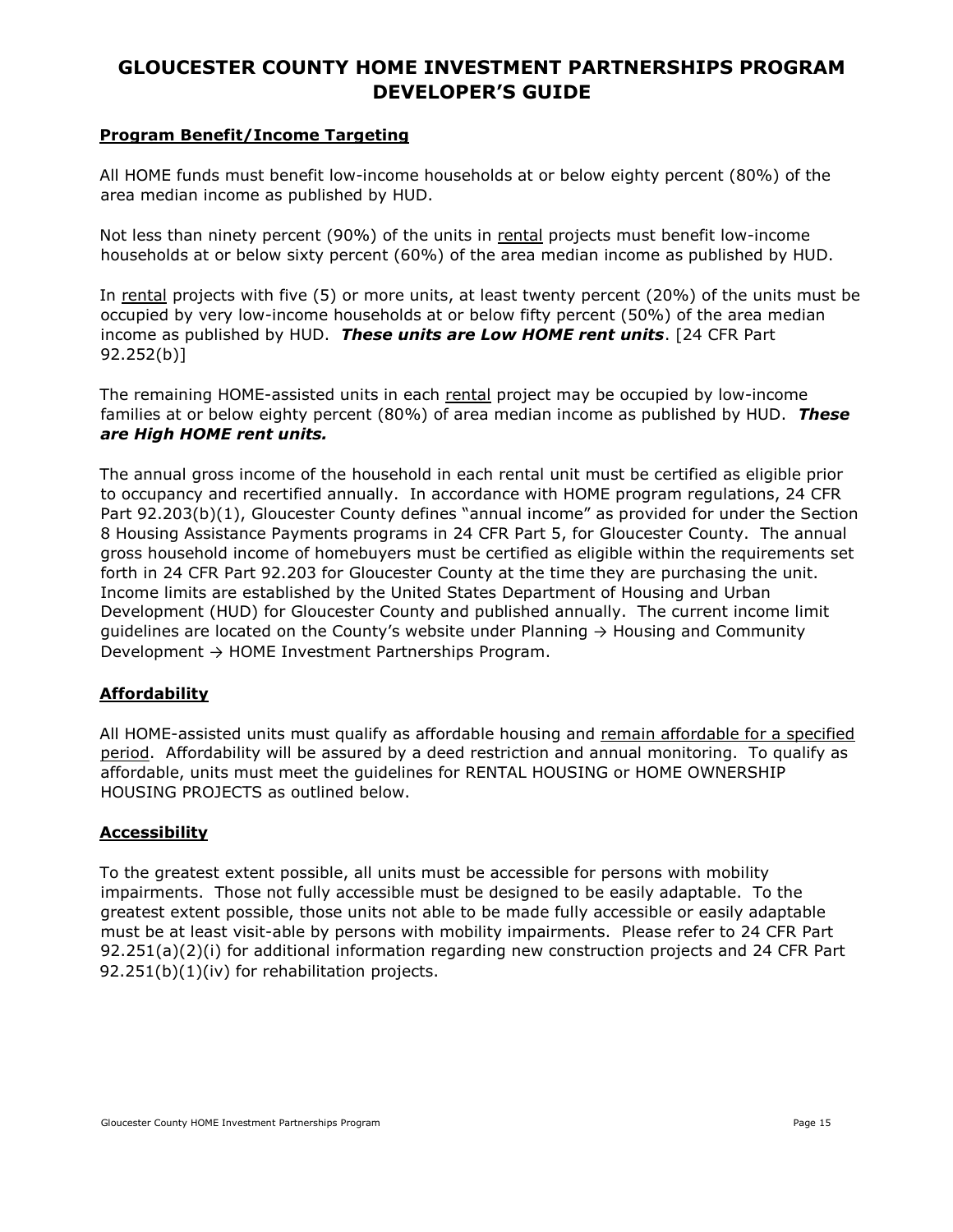#### **RENTAL HOUSING PROJECTS**

#### **Rent Limits**

HOME-assisted rental units must be occupied by low-income households (at or below 80% of the area median income) and must have rents that do not exceed High HOME rent limits. In projects where there are five (5) or more units, however, at least twenty percent (20%) of the units must be occupied by very low-income families **[at or below fifty percent (50%) of the area median income] at rents that do not exceed Low HOME rent limits.** HUD will provide High and Low HOME rent limits charts annually for Gloucester County. HUD's HOME rent limits include both rent and utility allowance so any utility allowance paid by the tenant should be subtracted from the HUD rent limit so the tenant's rent payment can be determined. The current High and Low HOME rent limits and monthly utility allowances are available on Gloucester County's website under Human Services  $\rightarrow$  Community Development and Housing  $\rightarrow$ HOME Investment Partnerships Program.

#### **Periods of Affordability**

The minimum period of affordability for rehabilitation, acquisition of existing rental housing or homeownership assistance is determined by the amount of HOME funds invested per unit. New construction or acquisition of newly constructed housing carries a minimum affordability period of 20 years. [24 CFR Part 92.252(e) and Part 92.254(a)(4)] *\*The length of the affordability period is negotiated at the time of loan commitment.* 

| <b>Rental Housing Activity</b>                                                                                                            | <b>Minimum Period of</b><br>Affordability |
|-------------------------------------------------------------------------------------------------------------------------------------------|-------------------------------------------|
| Rehabilitation or acquisition of existing housing per unit amount of HOME funds: Under \$15,000                                           | 5 years                                   |
| Rehabilitation or acquisition of existing housing per unit amount of HOME funds: \$15,000 - \$40,000                                      | 10 years                                  |
| Rehabilitation or acquisition of existing housing per unit amount of HOME funds: Over \$40,000 or<br>rehabilitation involving refinancing | 15 years                                  |
| New construction or acquisition of newly constructed housing                                                                              | 20 years                                  |

#### **Useful Life of Major Systems**

A Capital Needs Assessment is required for rehabilitation projects with twenty-six (26) or more total units per HUD's regulations [24 CFR Part 92.251(b)(ii) and (ix)]. Gloucester County's policy requires a Capital Needs Assessment for **all** projects including new construction as well as rehabilitation projects. For rental housing, if the remaining useful life of one or more major system is less than the affordability period, adequate replacement reserves must be established to repair or replace systems as needed.  $(24$  CFR Part  $92.251(b)(1)(ii)$ .

#### **Rents**

The County must review rents charged to tenants residing in HOME-assisted housing units for compliance and approve/deny the rents annually. (24 CFR Part 92.252 (f)(2).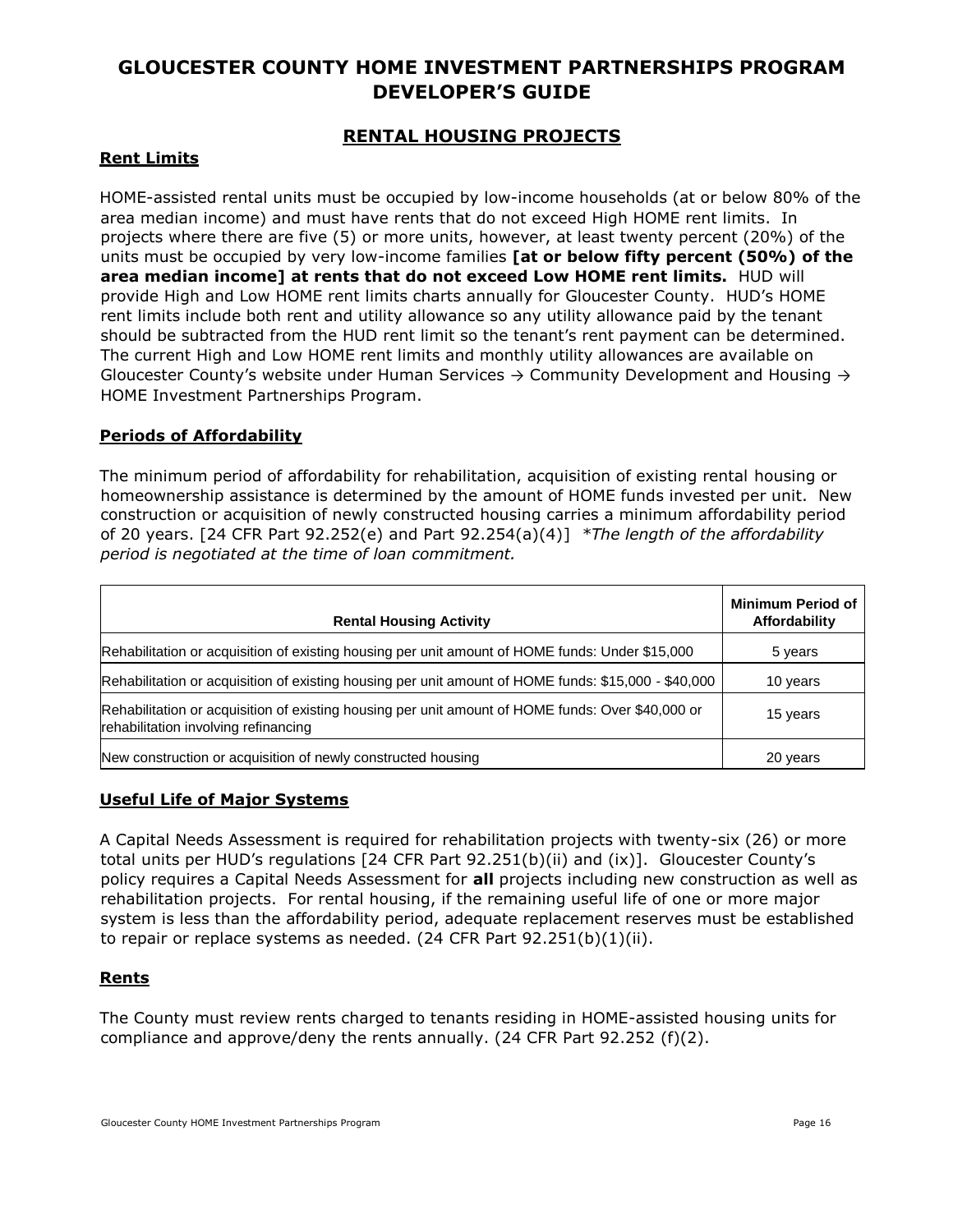#### **HOMEOWNERSHIP HOUSING PROJECTS**

#### **Purchase Price**

The purchase price of a homebuyer unit is considered affordable when the monthly cost (principal, interest, taxes and insurance) does not exceed thirty percent (30%) of the household's gross monthly income at the time of purchase. For the First-Time Homebuyer Program, a unit is considered affordable when the homebuyer can obtain a fixed-rate, conventional, FHA or RDA mortgage with reasonable terms and conditions at an interest rate of not more than one-percent (1%) above the published weekly average for the State of New Jersey.

Properties developed for purchase must:

- 1. Have an estimated appraisal value after improvement that does not exceed the *HOME Homeownership Value Limits* established by HUD for Gloucester County. [24 CFR Part 92.254(a)(2)(iii)] [The current HOME Homeownership Value Limits are located on the County's website under Planning  $\rightarrow$  Housing and Community Development and Housing  $\rightarrow$ HOME Investment Partnerships Program]; and
- 2. Have an initial purchase price that is affordable and does not exceed the *lesser* of the HOME Homeownership Value Limit or the total project cost (minus project specific grants, if any); and
- 3. Be initially sold to a family who:
	- a) Qualifies as low income at the time of purchase; and
	- b) Will use the property as its principal residence.
- 4. A ratified sales contract with an eligible homebuyer must be in place within nine (9) months of construction or rehabilitation completion. If not, the project must be converted to rental housing and rented to an eligible tenant. [24 CFR Part 92.254(a)(3)]
- 5. Rehabilitated homeownership housing projects require that each of the major systems have a remaining useful life of at least five (5) years upon project completion. [24 CFR Part 254(b)(1)(ii)]
- 6. Remain affordable for a minimum period determined by the amount of HOME fund Investment per unit based on the following chart:

| <b>Homeownership Assistance Housing Activity</b>                                                                 | <b>Minimum Period of</b><br>Affordability |
|------------------------------------------------------------------------------------------------------------------|-------------------------------------------|
| Homeownership assistance per unit amount of HOME funds: Under \$15,000                                           | 5 years                                   |
| Homeownership assistance per unit amount of HOME funds: \$15,000 - \$40,000                                      | 10 years                                  |
| Homeownership assistance per unit amount of HOME funds: Over \$40,000 or rehabilitation<br>involving refinancing | 15 years                                  |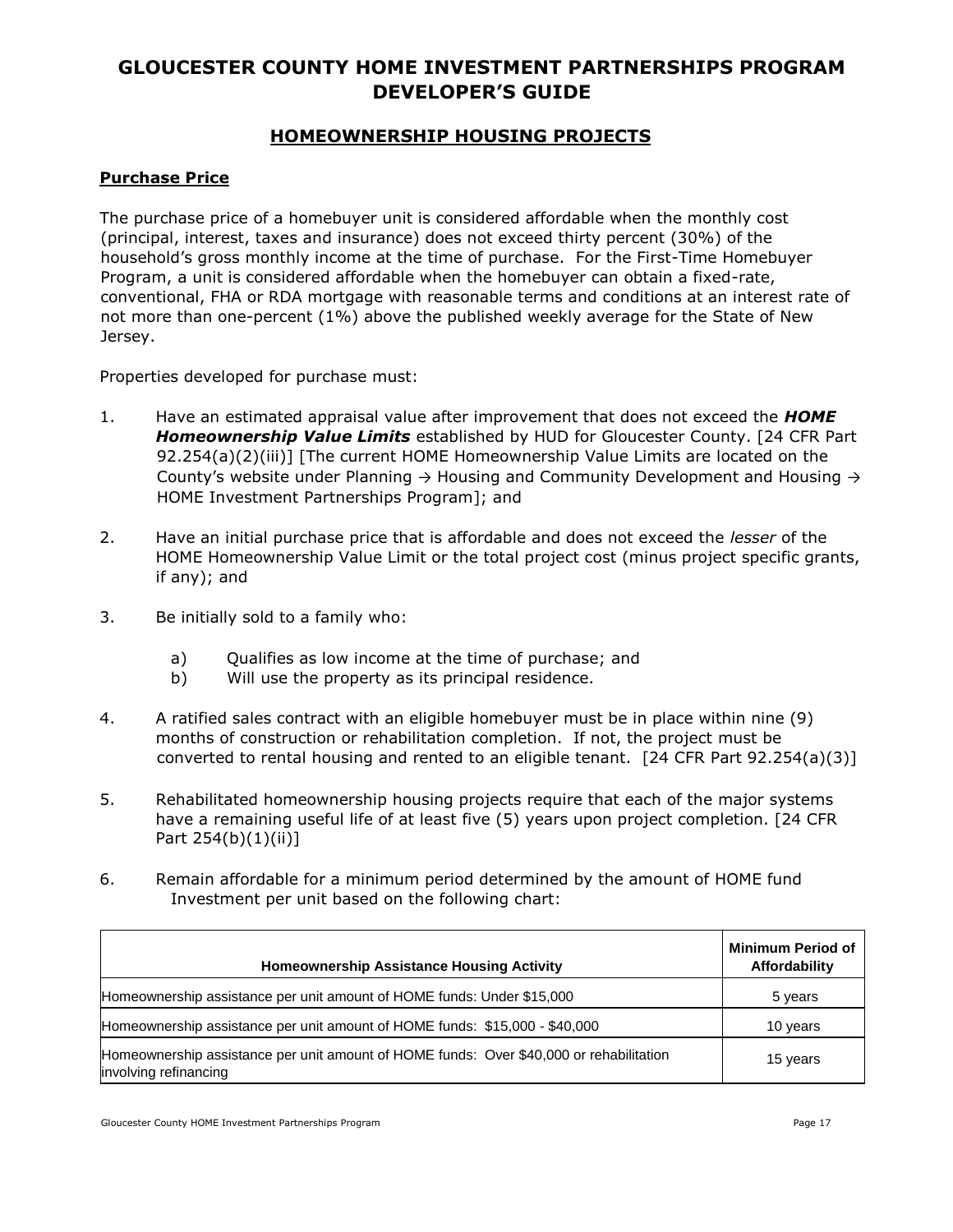*\*Gloucester County MAY require an extended affordability period of 30 years.* 

- 7. Subsequent Purchases:
	- a) Requirements regarding subsequent purchases (resale provisions) are listed at 24 CFR Part 92.254(a)(5)(i) for all properties in which direct homebuyer assistance has not been provided through either the County's First-Time Homebuyer Program or by lowering the purchase price from Fair Market Value to an affordable price.
	- b) Requirements regarding subsequent purchases (recapture provisions) are listed at 24 CFR Part  $92.254(a)(5)(ii)$  for all properties in which direct homebuyer assistance has been provided through either the County's First-Time Homebuyer Program or by a discounted purchase price from Fair Market Value to an affordable price.

#### **GLOUCESTER COUNTY'S RECAPTURE/RESALE POLICY**

#### **Recapture**

Recapture provisions established by Gloucester County follow guidance provided by HUD recapture requirements at 24 CFR Part 92.254(a)(5)(ii). The HOME recapture provisions permit the original homebuyer to sell the HOME-assisted property to any willing buyer during the affordability period while enabling the County to recapture all of the HOME-assistance/subsidy directly provided to the original homebuyer. Direct homebuyer subsidy includes down payment and closing cost assistance as well as any assistance that reduced the purchase price from Fair Market Value to an affordable price. The following provisions will be enforced for all HOME assisted homebuyer units:

1. *First-Time Homebuyer Program* – Gloucester County's First-Time Homebuyer Program provides both closing costs and down payment assistance (up to \$10,000). The recapture provision is enforced for the total loan amount during the affordability period and is reflected in recorded documents. The County exercises its right to enforce an extended period of affordability beyond the HUD five year affordability period. The lien will be in full force permanently as a "forever" lien secured by a Deed Restriction to the property. The total amount of the down payment assistance remains subject to the recapture provision upon sale of the home. [The current HOME *First-Time Homebuyer program guidelines* are located on the County's website under Planning  $\rightarrow$  Housing and Community Development and Housing  $\rightarrow$  Homebuyer Downpayment Assistance Program];

The homebuyer shall sign a recorded deed restriction and/or any other documents required by the County's legal counsel to ensure he/she understands the obligations and responsibilities upon sale of the HOME-assisted property. The affordability period is included in the deed restriction and the length of affordability is determined by the type of housing activity and the HOME assistance per unit. Under recapture, it is not required that the HOME-assisted homebuyer sell the unit to another low-income homebuyer.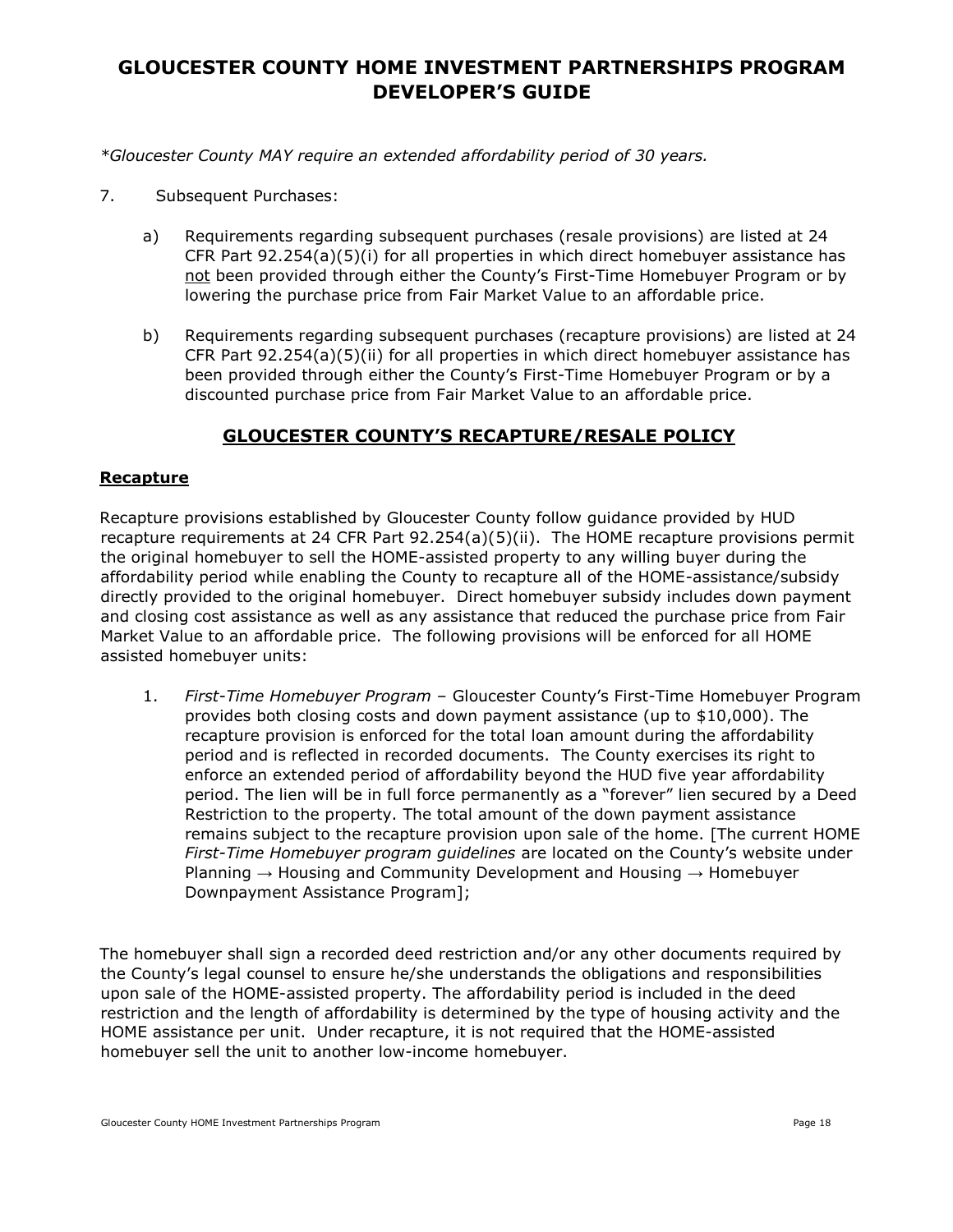Upon sale of the property prior to satisfying the affordability period, the Recapture provision will be enforced as follows:

- a. Owner investment returned first recapture. When the homeowner's mortgage lien has priority over the County's HOME loan lien, proceeds of the sale would pay the lien in full and any documented capital improvements and original down payment would be paid to the homeowner.
- b. The HOME loan will be repaid based on the remaining net proceeds from the sale of the home. The amount recaptured cannot exceed the net proceeds. If there are no remaining net proceeds, the HOME loan will not be repaid to the County. The HOME loan will then be forgiven.
- c. Upon receipt of the recaptured HOME funds, if any, the affordability restrictions are lifted and HOME program requirements are no longer applicable.
- d. Excess funds from the sale of the home will remain with the homeowner.
- e. If the HOME-assisted unit is subject to foreclosure and no net proceeds from the sale of the property result, HOME program guidelines are met.
- f. Upon satisfaction of the affordability period, the HOME loan may then be forgiven and the affordability deed restriction is released and any other recorded documents are discharged. The owner of the property is then eligible to sell the property at a Fair Market price.

#### **Resale**

The Resale option established by Gloucester County follows guidance provided by HUD resale regulations at 24 CFR Part 92.254(a)(5)(i) and is enforced under the following circumstance:

1. Developer HOME-assisted units to be sold to a qualified homebuyer are subject to enforcement of resale provisions when the qualified homebuyer has not received any direct HOME subsidy.

If HOME assistance was only used to develop the unit, and the unit is sold at Fair Market Value, the resale provision(s) must be used.

The Resale provision ensures that the HOME-assisted property remains affordable for the entire affordability period which is enforced by an affordability deed restriction. Should the current homeowner desire to sell the property during the affordability period, the resale provision states:

(a) The property must be sold as a principal residence to another low-income qualified homebuyer approved by the County. The County's approval of a new homebuyer ensures that the property remains affordable to income-qualified buyers for the entire affordability period.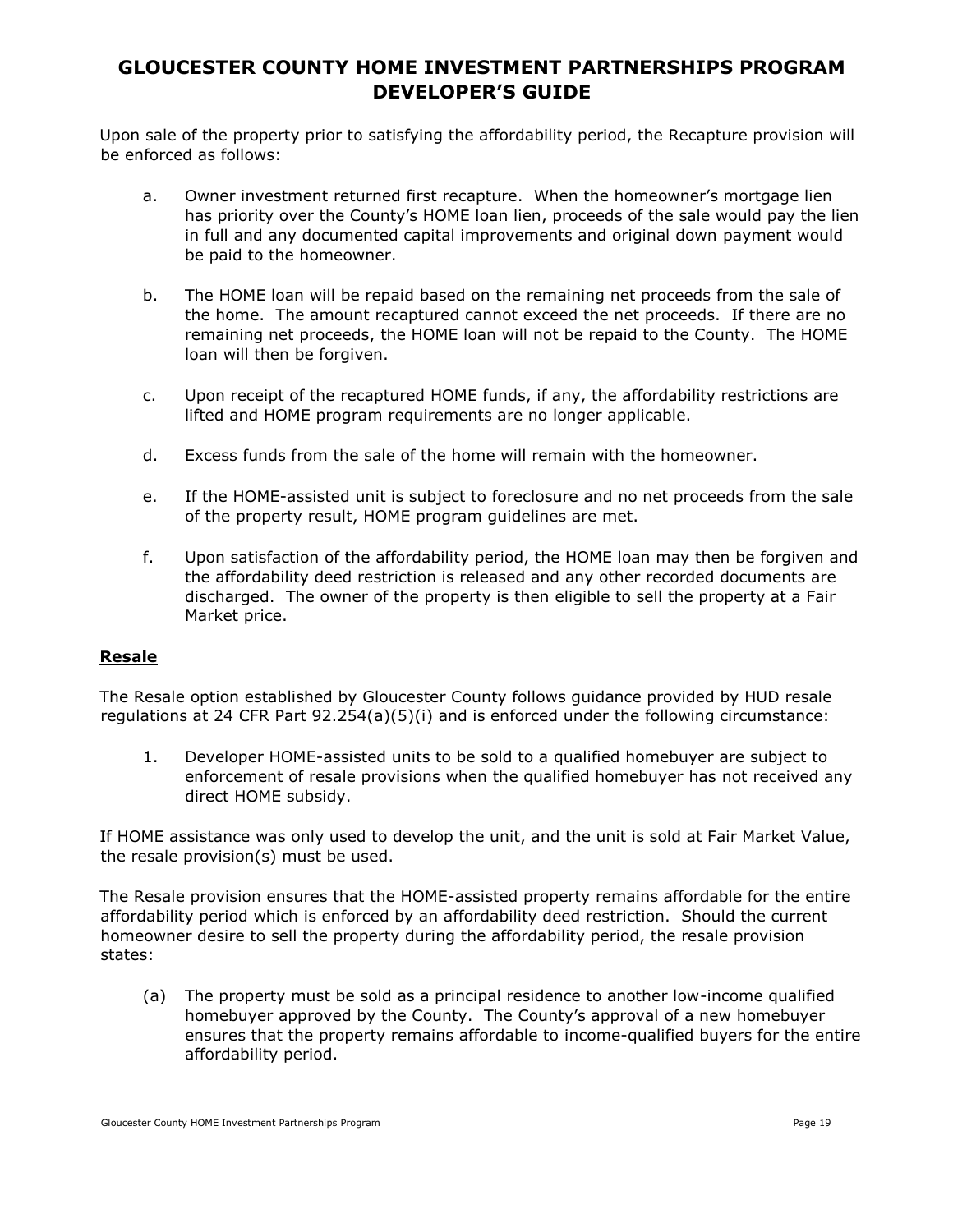In addition, the following Resale provisions apply:

- (b) The original homebuyer receives fair return on investment.
- (c) The property is sold at an affordable price for qualified low-income buyers.

At the end of the affordability period, and at the request of the homeowner, the HOME loan may be forgiven and the affordability deed restriction will be released and any other recorded documents will be discharged. Prior to forgiving the HOME loan and releasing/discharging the recorded documents, and in accordance with the provisions of the HOME Loan Agreement, the Gloucester County Board of Chosen Freeholders may elect to enforce an additional affordability period in order to maintain the property in Gloucester County's affordable housing inventory.

The Recapture and Resale provisions pertain to the homebuyer of the HOME-assisted property only. The County's legal counsel will prepare documents for execution by the homebuyer at the time of the sale/purchase of the HOME-assisted property. The developer will be responsible for providing the County with documentation regarding the qualified new homebuyer for County approval, prior to execution of final sale of a HOME-assisted property.

The following Resale provisions will be enforced for all HOME-assisted rental units:

- 1. Rental properties assisted with HOME funds must remain affordable for the entire length of the affordability period. This provision is enforced with a deed restriction placed on the property. If the property is sold prior to satisfying the affordability period, the affordability restriction remains.
- 2. At the end of the affordability period, and at the request of the property owner, the HOME loan may be forgiven and the affordability deed restriction will be released and any other recorded documents will be discharged. Prior to forgiving the HOME loan and releasing/discharging any of the recorded documents, and in accordance with the provisions of the HOME Loan Agreement, the Gloucester County Board of Chosen Freeholders may elect to enforce an additional affordability period in order to maintain the property in Gloucester County's affordable housing inventory.

### **HOME INVESTMENT**

#### **Form of Loan Assistance**

#### **RENTAL HOUSING –** *Not-for-Profit Organizations*

Investment of HOME funds will be in the form of a secured, zero-percent (0%) interest loan with repayment deferred during the required affordability period. The County reserves the right to forego repayment at the end of the affordability period. It is the borrowers' responsibility to provide a written request to the County to forego repayment at the end of the affordability period.

#### *RENTAL HOUSING –* **For-profit Organizations**

Investment of HOME funds will be in the form of a secured loan. Simple interest in the amount of one-percent (1%) of the principal amount of the loan shall be forwarded to the County on an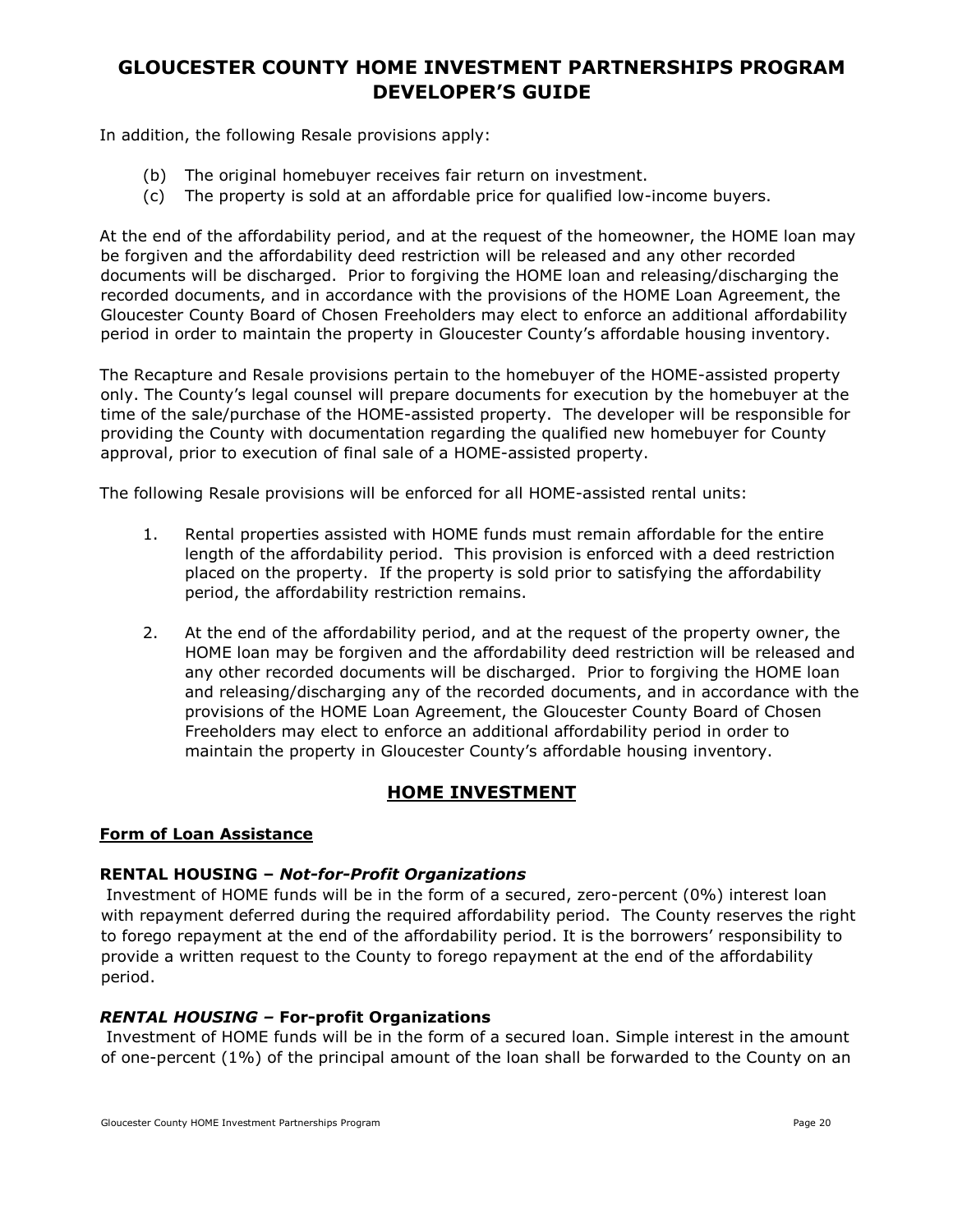annual basis. No periodic payments will be required on the principal amount. At the end of the affordability period, the principal of the loan shall become due and payable in full.

The County reserves the right to forego repayment of the loan at the end of the affordability period. It is the borrowers' responsibility to provide a written request to the County to forego repayment of the loan.

#### **HOMEOWNERSHIP HOUSING** *(Not-For-Profit or For-Profit Organizations)*

A deed restriction will be placed on any HOME-assisted property to enforce continued affordability for the required period.

#### **Maximum HOME Investment**

The amount of HOME funds invested in a project may not exceed the *lesser* of:

- a) The amount of HOME funds, in combination with other Federal assistance, determined to be necessary to provide affordable housing; or
- b) The maximum per-unit subsidy investment established by HUD for Gloucester County [24 CFR Part 92.250(a)]. Current information is available on Gloucester County's website under Planning  $\rightarrow$  Housing and Community Development  $\rightarrow$  HOME Investment Partnerships Program  $\rightarrow$  HOME Maximum Per-Unit Subsidy Limits.

#### **Minimum HOME Investment**

The minimum HOME investment in a rental housing or homeownership project is \$1,000 multiplied by the number of HOME-assisted units in the project. [24 CFR Part 92.205(c)]

#### **PROPERTY REQUIREMENTS**

#### **Property Standards**

Before occupancy, housing that is constructed or rehabilitated with HOME funds must meet all applicable local codes, rehabilitation standards, ordinances, and zoning ordinances in existence at the time of project completion. [24 CFR Part 92.251]

The housing must meet the accessibility requirements in the regulations referenced in 24 CFR Part 5.105(a) and Part 8 which implement the Fair Housing Act and Section 504 of the Rehabilitation Act of 1973. Newly constructed housing must meet the current editions of the Model Energy Code published by the Council of American Building Officials.

In addition, projects receiving HOME funding are subject to lead-based paint hazard reduction regulations promulgated pursuant to sections 1012 and 1013 of the Residential Lead-Based Paint Hazard Reduction Act of 1992 and appearing within title 24 of the Code of Federal Regulations as part 35 (24 CFR Part 35).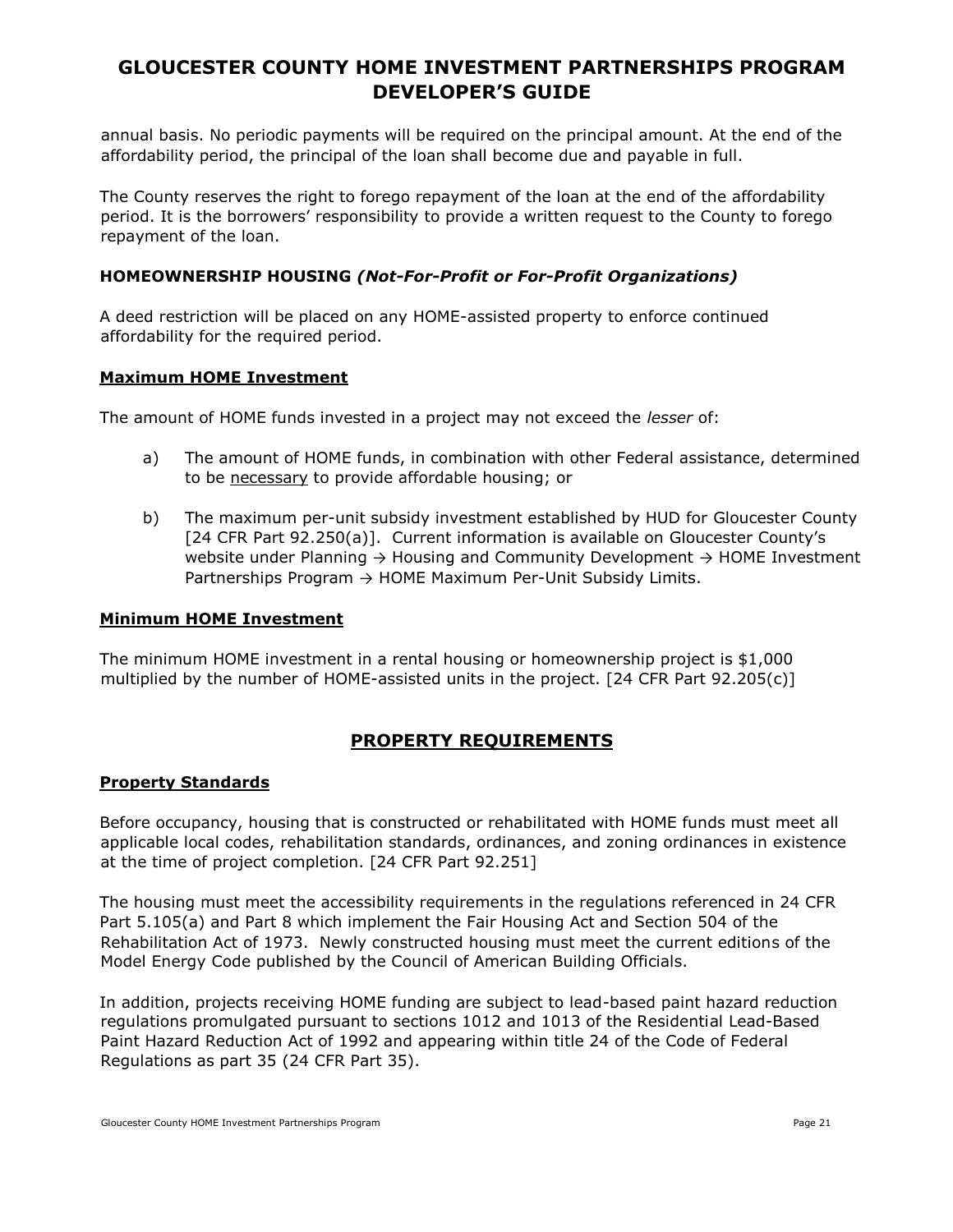#### **Property Location**

HOME-funded projects may be located in any Gloucester County municipality.

The project may be located on one site or on several scattered sites.

#### **OTHER FEDERAL RULES**

The following subjects are of importance in assessing possible use of HOME funds. HOME and HUD regulation references have been provided for more complete information.

#### **Religious Organizations [24 CFR Part 92.257]**

Additional HUD program information is available at 24 CFR Part 5.109 and Part 92.257.

- a. Organizations that are religious or faith-based are eligible, on the same basis as any other organization, to participate in the HOME program. Neither the federal government nor a state or local government receiving funds under HOME programs shall discriminate against an organization on the basis of the organization's religious character or affiliation.
- b. Organizations that are directly funded under the HOME program may not engage in inherently religious activities, such as worship, religious instruction, or proselytization, as part of the assistance funded under this part. If an organization conducts such activities, the activities must be offered separately, in time or location, from the assistance funded under this part, and participation must be voluntary for the beneficiaries of the assistance provided.
- c. A religious organization that participates in the HOME program will retain its independence from federal, state, and local governments, and may continue to carry out its mission, including the definition, practice, and expression of its religious beliefs, provided that it does not use direct HOME funds to support any inherently religious activities, such as worship, religious instruction, or proselytization. Among other things, faith-based organizations may use space in their facilities, without removing religious art, icons, scriptures, or other religious symbols. In addition, a HOME-funded religious organization retains its authority over its internal governance, and it may retain religious terms in its organization's name, select its board members on a religious basis, and include religious references in its organization's mission statements and other governing documents.
- d. An organization that participates in the HOME program shall not, in providing program assistance, discriminate against a program beneficiary or prospective program beneficiary on the basis of religion or religious belief.
- e. HOME funds may not be used for the acquisition, construction or rehabilitation of structures to the extent that those structures are used for inherently religious activities. HOME funds may be used for the acquisition, construction or rehabilitation of structures only to the extent that those structures are used for conducting eligible activities under this part. Where a structure is used for both eligible and inherently religious activities, HOME funds may not exceed the cost of those portions of the acquisition, construction, or rehabilitation that are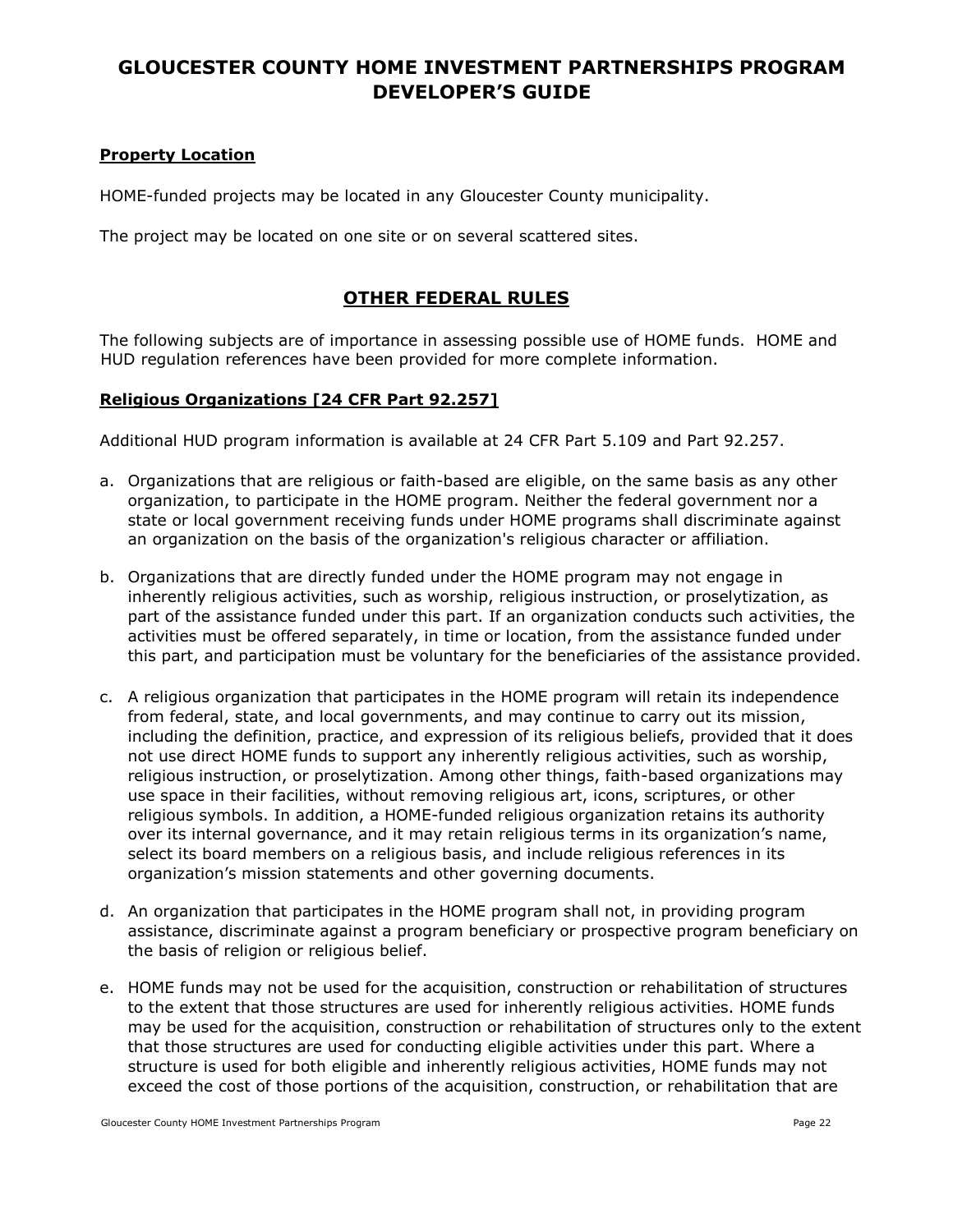attributable to eligible activities in accordance with the cost accounting requirements applicable to HOME funds in this part. Sanctuaries, chapels, or other rooms that a HOME funded religious congregation uses as its principal place of worship, however, are ineligible for HOME-funded improvements. Disposition of real property after the term of the grant, or any change in use of the property during the term of the grant, is subject to governmentwide regulations governing real property disposition (24 CFR Parts 84 and 85).

f. If a state or local government voluntarily contributes its own funds to supplement federally funded activities, the state or local government has the option to segregate the federal funds or commingle them. However, if the funds are commingled, this section applies to all of the commingled funds.

#### **Equal Opportunity and Fair Housing [24 CFR Part 92.350]/Affirmative Marketing [24 CFR Part 92.351]**

All funded applicants will be required to have approved written minority outreach and affirmative marketing plans.

Gloucester County's HOME Investment Partnerships Program for Affordable Housing Developers has adopted the New Jersey Council on Affordable Housing's (COAH) guidelines for affirmatively marketing affordable housing units in rental and homebuyer projects with **five (5) or more** HOME-assisted housing units:

#### **Uniform Housing Affordability Controls [N.J.A.C. 5:80-26.1 et seq.]**

Originally adopted October 1, 2001, 33 N.J.R. 3432, and amended December 20, 2004, 36 N.J.R. 5713.

#### **Affirmative Marketing [N.J.A.C. 5:80-26.15 and 24 CFR Part 92.351]**

Listed below is information that is primarily focused on the affirmative marketing plan. Refer to the regulation for complete information regarding the affirmative marketing process. N.J.A.C. 5:80-26.15:

- (e) The affirmative marketing plan shall provide the following information:
	- 1. The name and address of the project;
	- 2. The number of units, including the number of sales and/or rental units;
	- 3. The price of sales and/or rental units;
	- 4. The name of the sales agent and/or rental manager.
	- 5. A description of the random selection method that will be used to select occupants of affordable housing.
	- 6. Disclosure of required application fees.
- (f) The affirmative marketing plan shall describe the media to be used in advertising and publicizing the availability of housing. In developing the plan, the administrative agent shall consider the use of language translations. The plan shall include the following:
	- 1. The names of specific newspapers of general circulation within the housing region;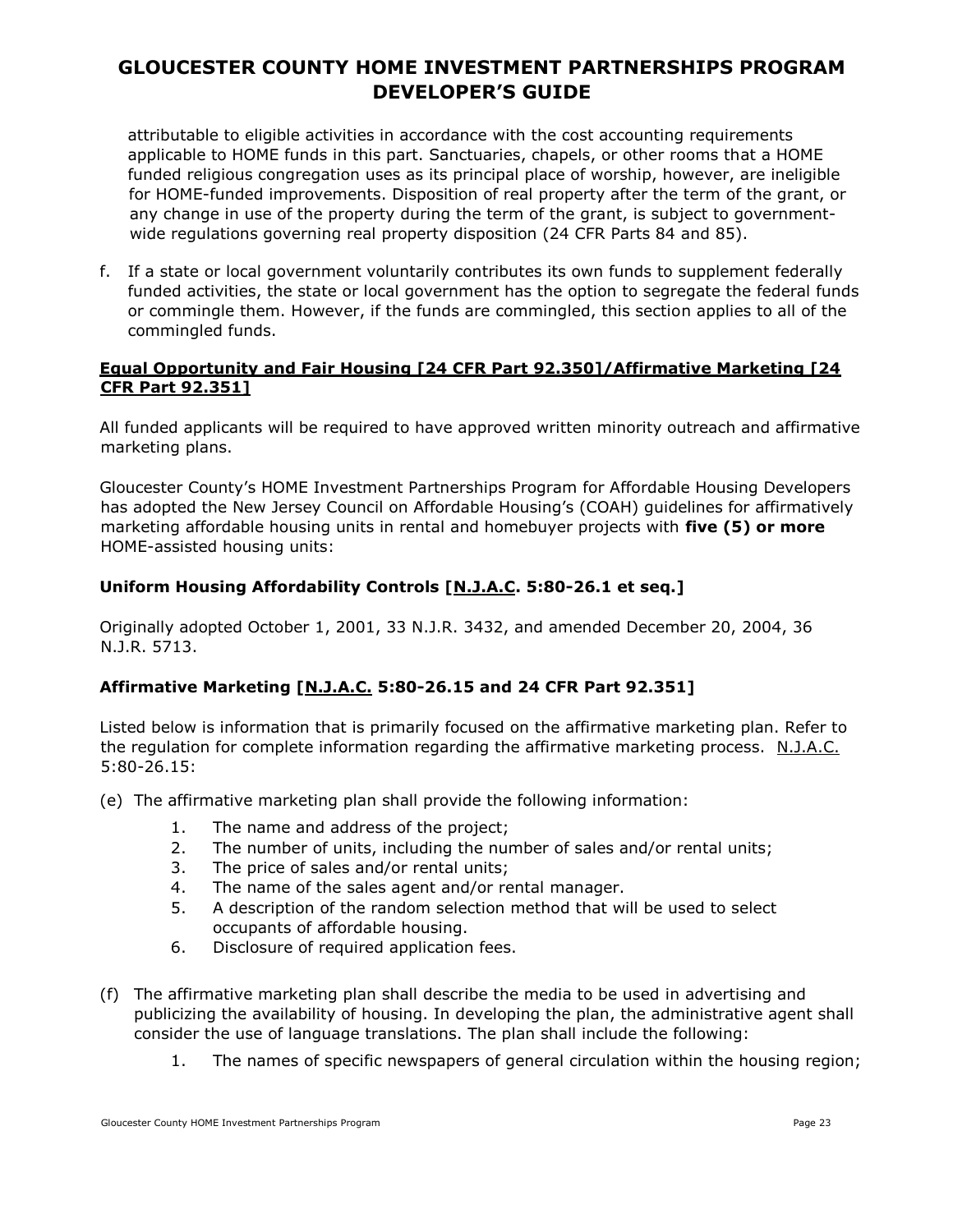- 2. The names of specific radio and television stations broadcasting throughout the housing region;
- 3. The names of other publications circulated within the housing region, such as neighborhood oriented weekly newspapers, religious publications and organizational newsletters;
- 4. The names of employers throughout the housing region that will be contacted to post advertisements and distribute flyers regarding available affordable housing;
- 5. The names of specific community and regional organizations that will aid in soliciting low and moderate-income applicants. Such organizations may include non-profit, religious, governmental, fraternal, civic, and other organizations; and
- 6. Other advertising and outreach efforts to groups that is least likely to be reached by commercial media efforts.
- (g) The affirmative marketing process for available affordable units shall begin at least four (4) months prior to expected occupancy. In implementing the marketing program, the administrative agent shall undertake all of the following strategies:
	- 1. Publication of one advertisement in a newspaper listed under N.J.A.C. 5:80- 26.15(f)1;
	- 2. Broadcast of one advertisement by a radio or television station listed above under N.J.A.C. 5:80-26.15(f) 2; and
	- 3. At least one additional regional marketing strategy using one of the sources listed above under (f) 3 through 6 above.

#### **Displacement/Relocation [24 CFR Part 92.353]**

All reasonable steps should be taken to minimize the displacement of persons, businesses and organizations as a result of a project assisted with HOME funds. County policy prohibits assisting housing activities anticipated to result in permanent, involuntary displacement. Temporary relocation is an eligible HOME project cost when undertaken as required by the regulations.

#### **Labor [24 CFR Part 92.354]**

All HOME-funded projects consisting of twelve (12) or more HOME-assisted units must comply with Federal Labor Standards and Davis-Bacon Act prevailing wages for the area.

#### **Lead-Based Paint [24 CFR Part 92.355]**

Testing of lead-based paint is required. Lead-based paint hazards abatement is required if the HOME investment is equal to or greater than \$25,000.

#### **Flood Insurance**

The Flood Disaster Protection Act of 1973 (42 U.S.C. 4012a) requires that projects receiving federal assistance and located in an area identified by the Federal Emergency Management Agency (FEMA) as being within a Special Flood Hazard Area (SFHA) be covered by flood insurance under the National Flood Insurance Program (NFIP). A property located in a SFHA cannot be assisted unless the municipality is participating in the NFIP.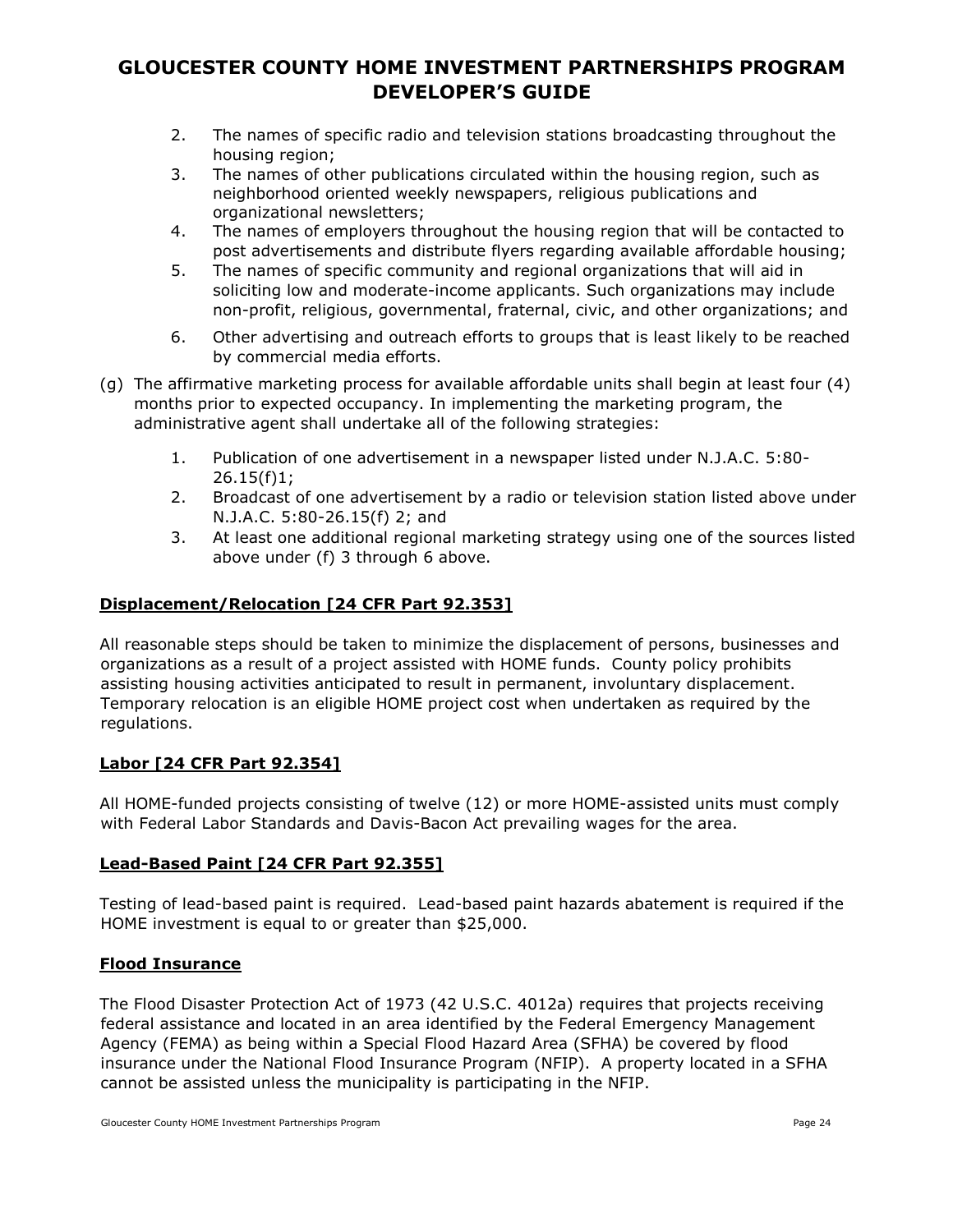#### **COMMUNITY HOUSING DEVELOPMENT ORGANIZATIONS (CHDOs)**

A CHDO is a specific type of non-profit organization that is unique to the HOME program as defined at 24 CFR Part 92.2 of the HOME Final Rule. Many non-profit organizations may share common characteristics with CHDOs, however, not all non-profits qualify as CHDOs under the HOME program.

Only non-profit organizations that have been qualified and certified by Gloucester County as CHDOs can receive funds from Gloucester County's fifteen percent (15%) set-aside requirement to fund activities developed, owned or sponsored by CHDOs. The County must re-qualify an organization as a CHDO each time the CHDO receives additional HOME funds. Detailed definition of the CHDO roles can be found in HUD HOME regulation 24 CFR Part 92.300.

Gloucester County has prioritized the funding of CHDOs and first option for use of the available funds for housing development will be given to CHDOs. CHDOs may undertake any of the program's eligible activities and may also qualify for special project start-up loans.

A CHDO that serves as a developer of rental housing must be in sole charge of all aspects of the development of the property and must own the housing during development and throughout the affordability period [24 CFR Part 92.300(a)(3)].

To qualify for the selection priority set for CHDOs, or to be considered for a special project startup loan, an organization must meet the definition of CHDO described in the regulations under 24 CFR Part 92.2 and Part 92.300(a) summarized in Part IV of this Guide.

#### **Project Start-Up Loans**

No more than ten percent (10%) of the funds committed to CHDOs for ready-to-go projects can be available for project start-up loans. Therefore, start-up activities will be considered only if:

- 1. There is adequate funding available after other projects are selected; and
- 2. The project proposed for start-up funding will meet a priority stated in the selection criteria; and
- 3. There are no other resources available for the requested start-up expenses.

There are two types of project-specific loans: technical assistance and site control loans and seed money loans. The loans are further described below.

#### **Project-Specific Technical Assistance and Site Control Loans**

Loans to assess feasibility and gain site control for a specific project may cover the following expenses: initial feasibility study, consulting fees, cost of preliminary applications, legal fees, architectural fees, engineering fees, engagement of a development team, option to acquire property, site control and title clearance. General operating expenses of the CHDO are not allowable costs. [24 CFR Part 92.301(a)(2)]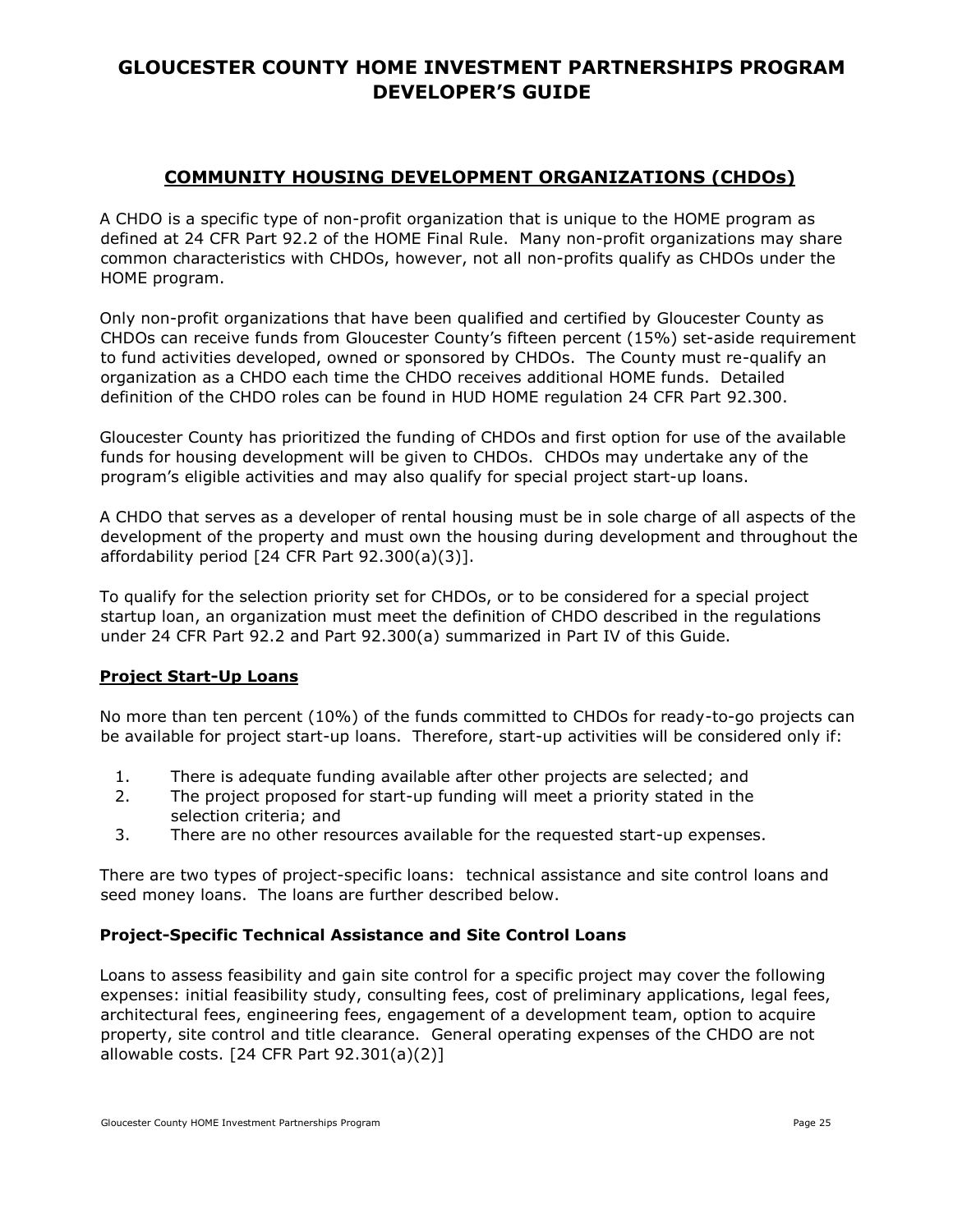#### **Project-Specific Seed Money Loans**

Loans to cover customary and reasonable pre-construction costs for a specific project may include: cost of obtaining firm construction loan commitments, architectural plans and specifications, zoning approvals, engineering studies and legal fees. To be eligible for this type of loan, the CHDO must have site control, a preliminary financial commitment and a capable development team. [24 CFR Part 92.301(b)(1) and Part 92.301(b)(2)]

#### **Repayment**

Project start-up and seed money loans must be repaid to the HOME Program from construction loan proceeds or other project income and terms will be determined on an individual project basis. [24 CFR Part 92.301(3)]

#### **"MATCH" CONTRIBUTION**

Gloucester County, as a participating jurisdiction, is required under the HOME regulations to provide "match" contributions to HOME funds. "Match" contributions equal to twenty-five percent (25%) of HOME funds expended for projects are required. The County may take credit for "match" contributions obtained through projects assisted by the Gloucester County HOME Program or through other housing projects that comply with the HOME Program's definitions for affordability. Priority will be given to proposals that carry eligible "match" contributions. Refer to 24 CFR Part 92.220 for additional matching contribution details.

#### **Forms of Contribution**

#### **Eligible:**

- 1. Cash contributions from non-federal sources; funds must be contributed permanently to the County's HOME program;
- 2. Grant equivalent of below-market interest rate loan to project not repayable to the County;
- 3. Forbearance of fees state and local taxes, charges or fees; waiver or abatement of taxes, charges or fees customarily imposed by public or private institutions associated with the ownership, transfer or development of real estate;
- 4. Appraised value of donated land or real property; appraisal prior to development minus debt burden, lien or other encumbrance(s);
- 5. On-site and off-site infrastructure improvements required for HOME-assisted project and completed no earlier than twelve (12) months before HOME funds are committed to project;
- 6. A portion of loans made from proceeds from multi-family affordable housing and single-family project bond financing validly issued by a state or local government and;
- 7. The reasonable value (or rental value) of donated site-preparation, construction materials, donated
- 8. Value of donated or voluntary labor or professional services;
- 9. "Sweat" equity provided to a homeownership project;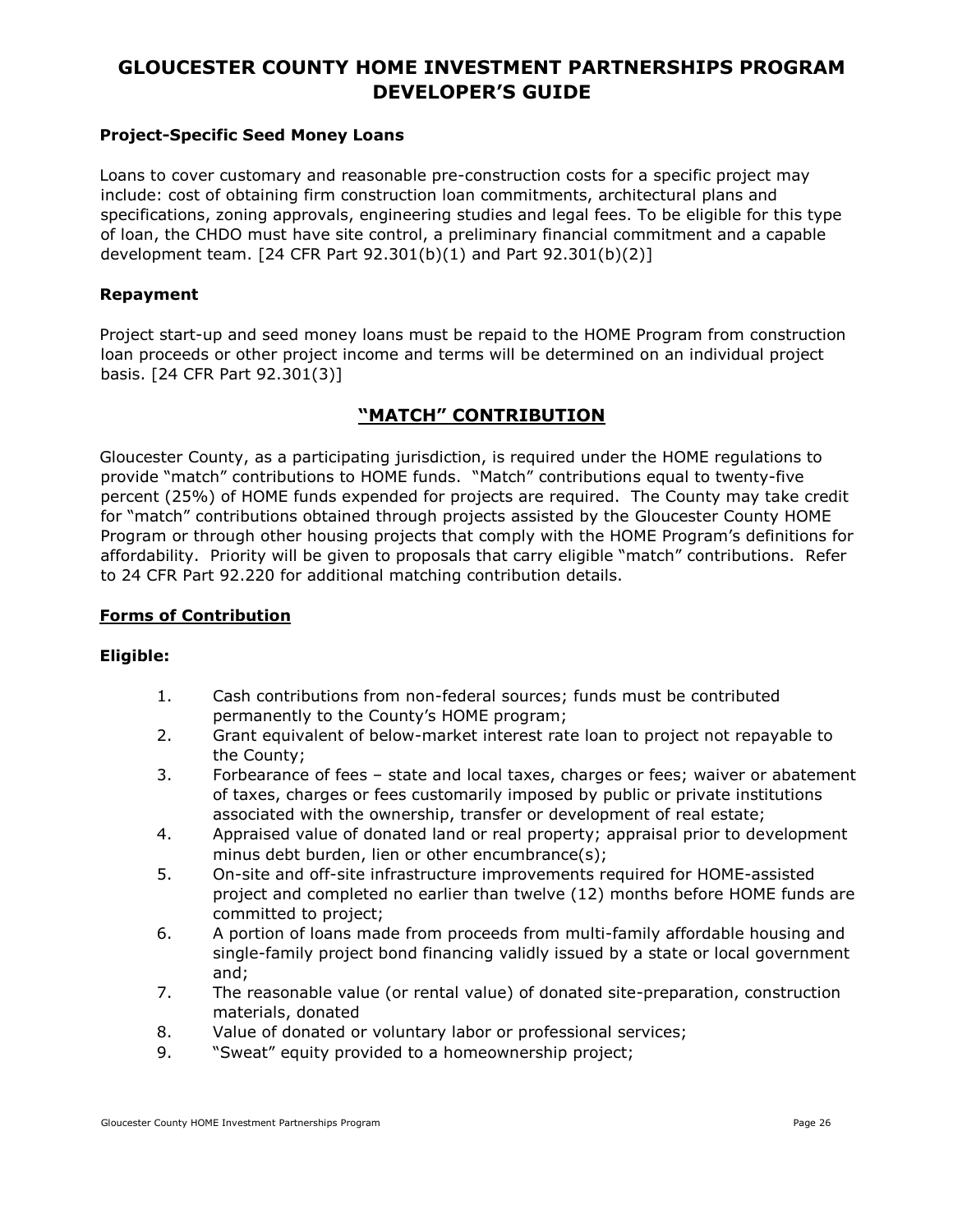- 10. Direct costs of supportive services (required to facilitate independent living or as part of a self-sufficiency program) to families residing in HOME-assisted units; and
- 11. Direct cost of homebuyer counseling services provided to families that acquire properties with HOME funds.

#### **Ineligible:**

- 1. Funds or resources derived from any federal sources;
- 2. Interest rate subsidy attributable to federal tax-exemption on financing or value attributed to Federal tax credits;
- 3. Owner equity or investment in a project; and
- 4. Cash or other forms of contributions from applicants for or recipients of HOME assistance or contracts, or investors who own, are working on, or are proposing to apply for, assistance for a HOME-assisted project.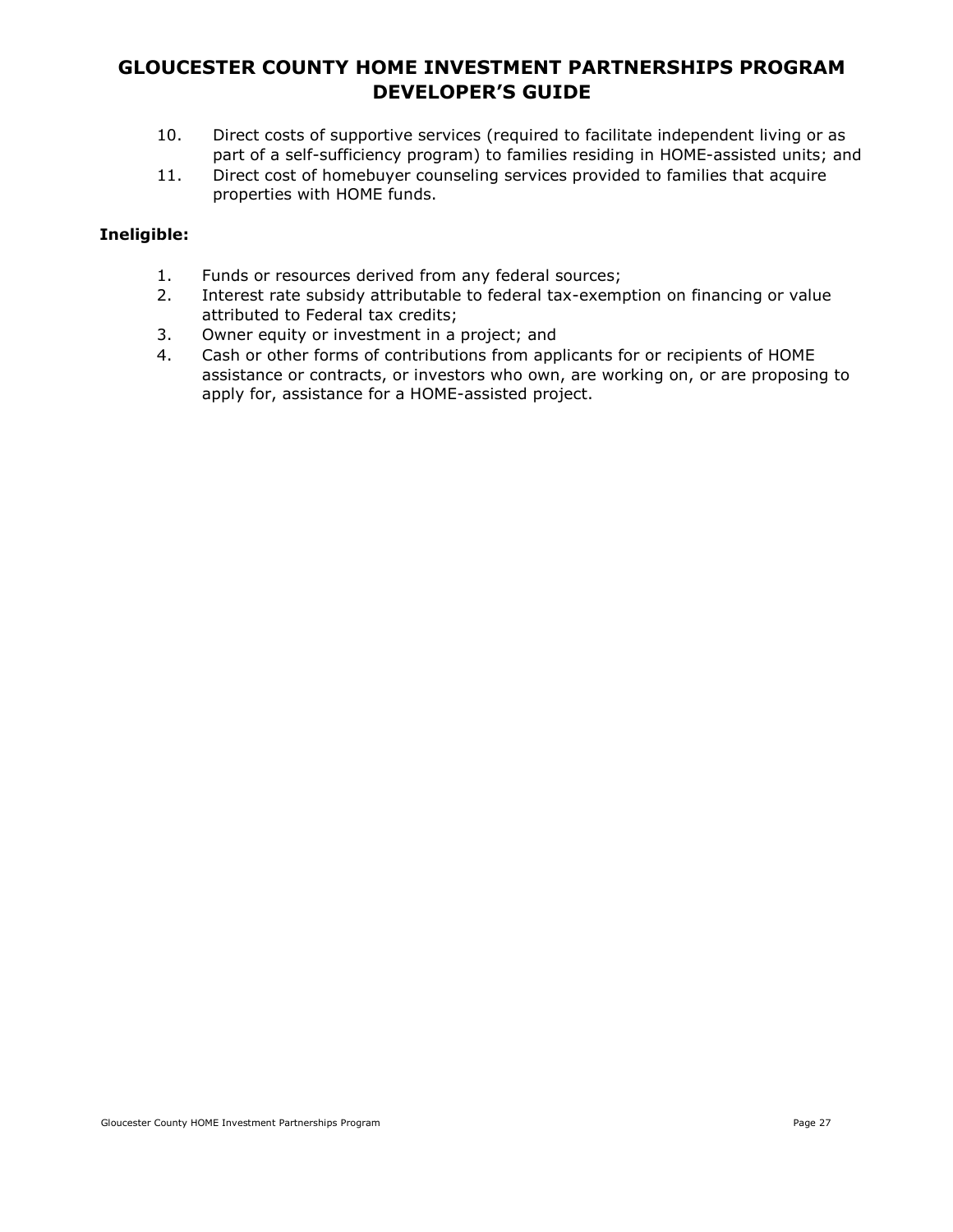### **PART IV DEFINITION OF COMMUNITY HOUSING DEVELOPMENT ORGANIZATIONS (CHDOs)**

A CHDO is a private non-profit, community-based, service organization that has, or plans to have, staff with the ability and capacity to develop affordable housing for the community it serves.

Additional information and regulations affecting CHDOs can be found in 24 CFR [Subpart G](https://www.ecfr.gov/cgi-bin/retrieveECFR?gp=1&SID=5ea884f21c9156fd96b9dc19e6ae4786&ty=HTML&h=L&mc=true&n=pt24.1.92&r=PART#sp24.1.92.g)[—](https://www.ecfr.gov/cgi-bin/retrieveECFR?gp=1&SID=5ea884f21c9156fd96b9dc19e6ae4786&ty=HTML&h=L&mc=true&n=pt24.1.92&r=PART#sp24.1.92.g) [Community Housing Development Organizations.](https://www.ecfr.gov/cgi-bin/retrieveECFR?gp=1&SID=5ea884f21c9156fd96b9dc19e6ae4786&ty=HTML&h=L&mc=true&n=pt24.1.92&r=PART#sp24.1.92.g) 

CHDO set-aside HOME funds must be expended within five (5) years of County's fund allocation. [24 CFR Part 92.500(d)(i)and (iii)]

#### **Legal Status**

- Organized under state/local laws: CHDOs must be organized under State and local laws.
- No individual benefit: No part of CHDO's earnings (profits) may benefit any member, founder, contributor, or individual.
- Non-profit status: CHDO must have a tax exemption ruling from the Internal Revenue Service (IRS) under Section  $501(c)(3)$  or (4) or Section 905 status of the Internal Revenue Code of 1986.
- The HOME requirement for a 501(c) tax exemption ruling can be fulfilled by having either a *conditional* or a *final* designation from the IRS.
- Organizations that have applied for, but not yet received their *conditional* or *final* 501(c) designation, do not meet this requirement.
- Purpose of organization: A provision of decent housing that is affordable to low- and moderate-income persons must be one of the purposes stated in the charter, articles of incorporation, by-laws or resolutions.
- Clearly defined service area: CHDOs need not represent a single neighborhood. Geographic areas vary slightly for urban and rural area CHDOs. In additional to serving a defined service area, the non-profit organization must also meet the other requirements of being a CHDO.
- For urban areas: a service area "community" includes a neighborhood(s), city, county or metropolitan area.
- For rural areas: a service area "community" includes a neighborhood(s), town, village, county or multi-county area (but not the entire State).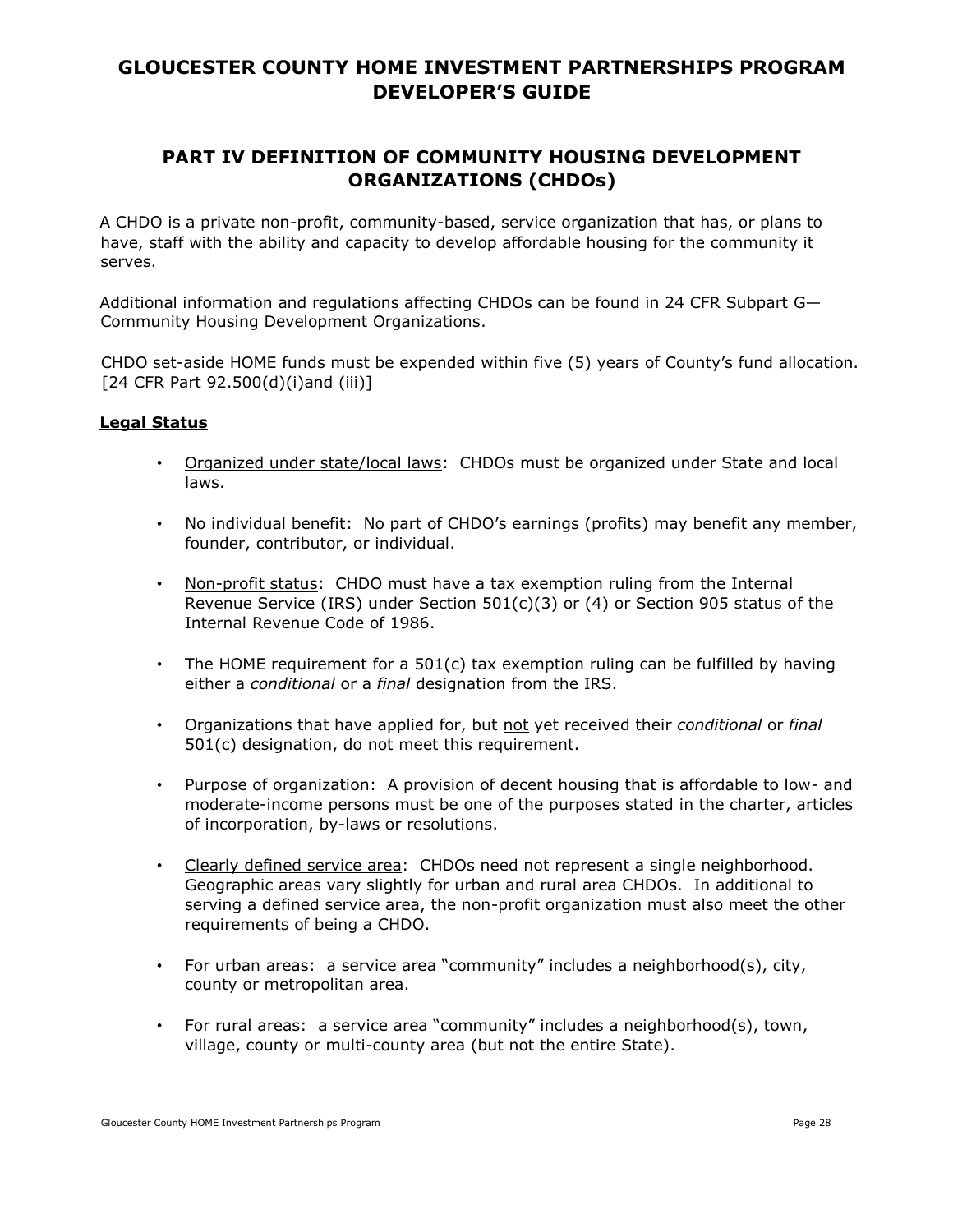*NOTE: When applying to the Gloucester County HOME Investment Partnerships Program for project funding, an existing CHDO must provide CHDO recertification papers from the State of New Jersey.* 

#### **Organizational Structure**

In order for a CHDO to respond to a community's needs, the CHDO must create a board of directors that will provide community control over the CHDO. The governing board composition must be as follows:

- Low-income community representation: At least one-third (1/3) of the board must include representatives of the low-income community [where fifty-one percent (51%) or more of neighborhood residents are low-income]. Representatives may include:
	- $\circ$  Residents of low-income neighborhoods in the community; and/or  $\circ$ Low-income residents of the community; and/or
	- $\circ$  Elected representatives of low-income neighborhood organizations (i.e., civic associations, church groups, block groups, etc.)
- Public-sector limits: No more than one-third (1/3) of the board may be representatives of the public sector. The public section includes individuals who are elected or appointed public officials of the County or State, public employees of the County or State and individuals appointed by a public official. Board members appointed by public officials cannot select other members of the board.
- Remaining representation: The remaining balance of the board is unrestricted and may include human and social service providers, lenders, individuals with philanthropic resources/connections or individuals with professional expertise.
- Low-income input: The CHDO must provide a formal process for low-income program beneficiaries to advise the organization on design, location of sites, development and management of affordable housing.

#### **Relationship to Public Bodies or Instrumentalities**

• CHDOs may not be public bodies or instrumentalities of public bodies. Examples of instrumentalities of public bodies include public housing authorities (PHAs), urban renewal agencies, redevelopment authorities and downtown development authorities.

#### **Sponsored CHDOs**

- Additional requirements and board limitations may apply to CHDOs that are sponsored by other non-profit organizations, charities, religious organizations, forprofit corporations and government entities.
- Local or State government cannot qualify as a CHDO, but may sponsor or charter the creation (file papers of incorporation for) of CHDOs.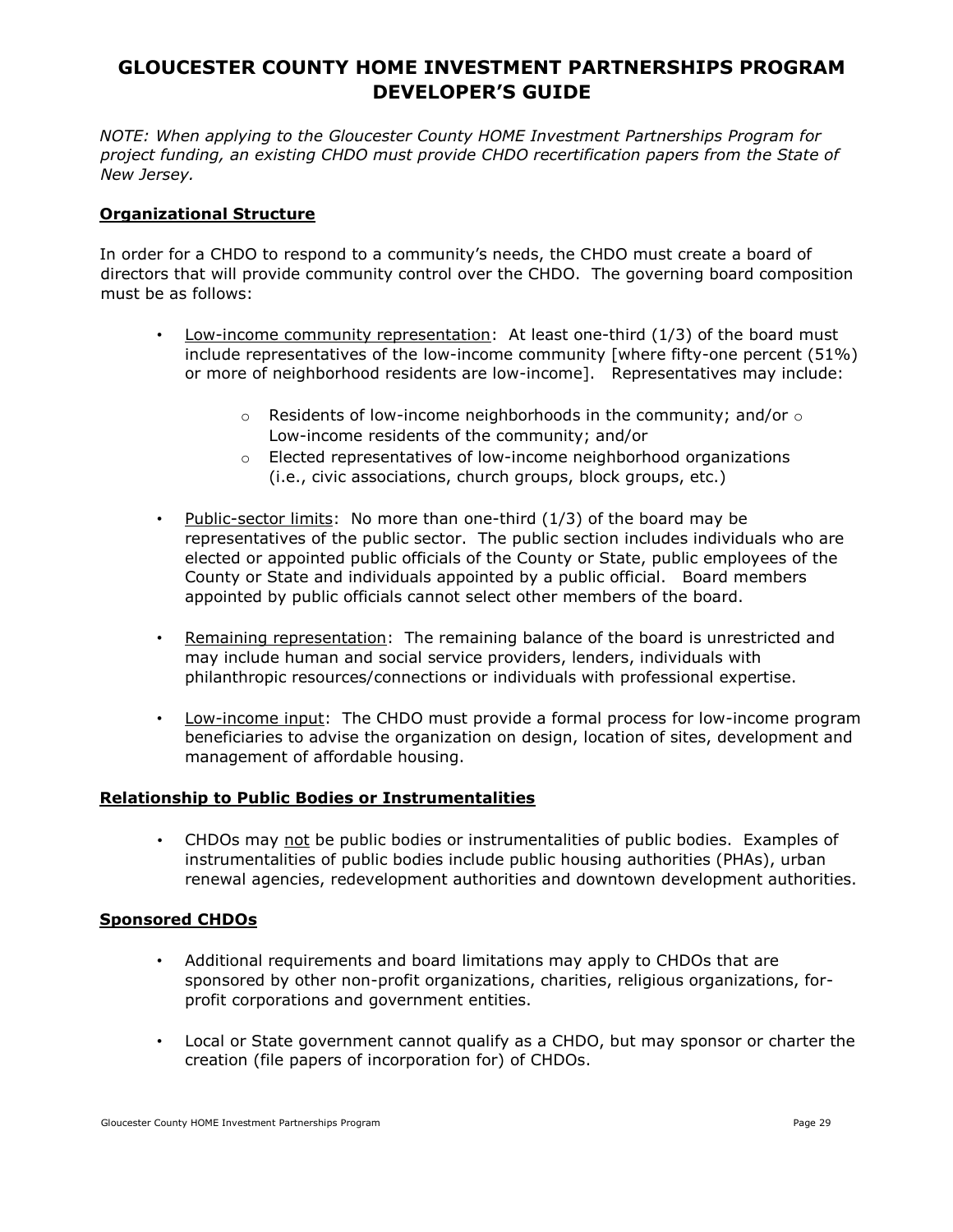NOTE: Government sponsored/chartered non-profits that wish to be considered CHDOs are subject to all the other rules for CHDOs including the restrictions on the composition of the board.

#### **Relationship to For-Profit Entities**

- CHDOs may not be controlled by, or under the direction of, for-profit individuals or entities seeking profit from the organization.
- CHDOs may be sponsored or organized by a for-profit if:
	- $\circ$  The primary purpose of the for-profit is not development or management of housing; a builder, developer, or real estate management firm may not spin off a CHDO;
	- $\circ$  The for-profit entity appoints no more than one-third (1/3) of the CHDO's governing board and the board members appointed by the for-profit do not appoint the remaining two-thirds (2/3) of board members; and
	- $\circ$  The CHDO is free to contract for goods and services from any vendor(s) it selects.
- Officers or employees of the parent organization are prohibited from serving as officers or employees of the CHDO.

#### **Capacity, Experience and and Fiscal Soundness**

- CHDO Capacity: Demonstrated capacity to carry out HOME-assisted activities either with:
	- $\circ$  experienced "CHDO key staff" who have successfully demonstrated development experience in projects of the same size, scope and level of complexity as the activities for which HOME funds are being requested; or
	- $\circ$  inexperienced "CHDO key staff" but will utilize contracted individuals or consulting firms who have planning and development experience similar to projects being assisted with HOME funds and can train CHDO key staff.
	- $\circ$  "Key CHDO staff" may be either a full-time or part-time employee or a contracted employee. Key staff cannot include municipal, county or state employees or consultants who will not train CHDO key staff.

**Note:** HUD defines "CHDO key staff" as paid employees who are responsible for the day-to-day operations of the CHDO. Staff does not include volunteers, board members or consultants. **Exception:** Consultants may be utilized during the first year as a CHDO only to demonstrate capacity.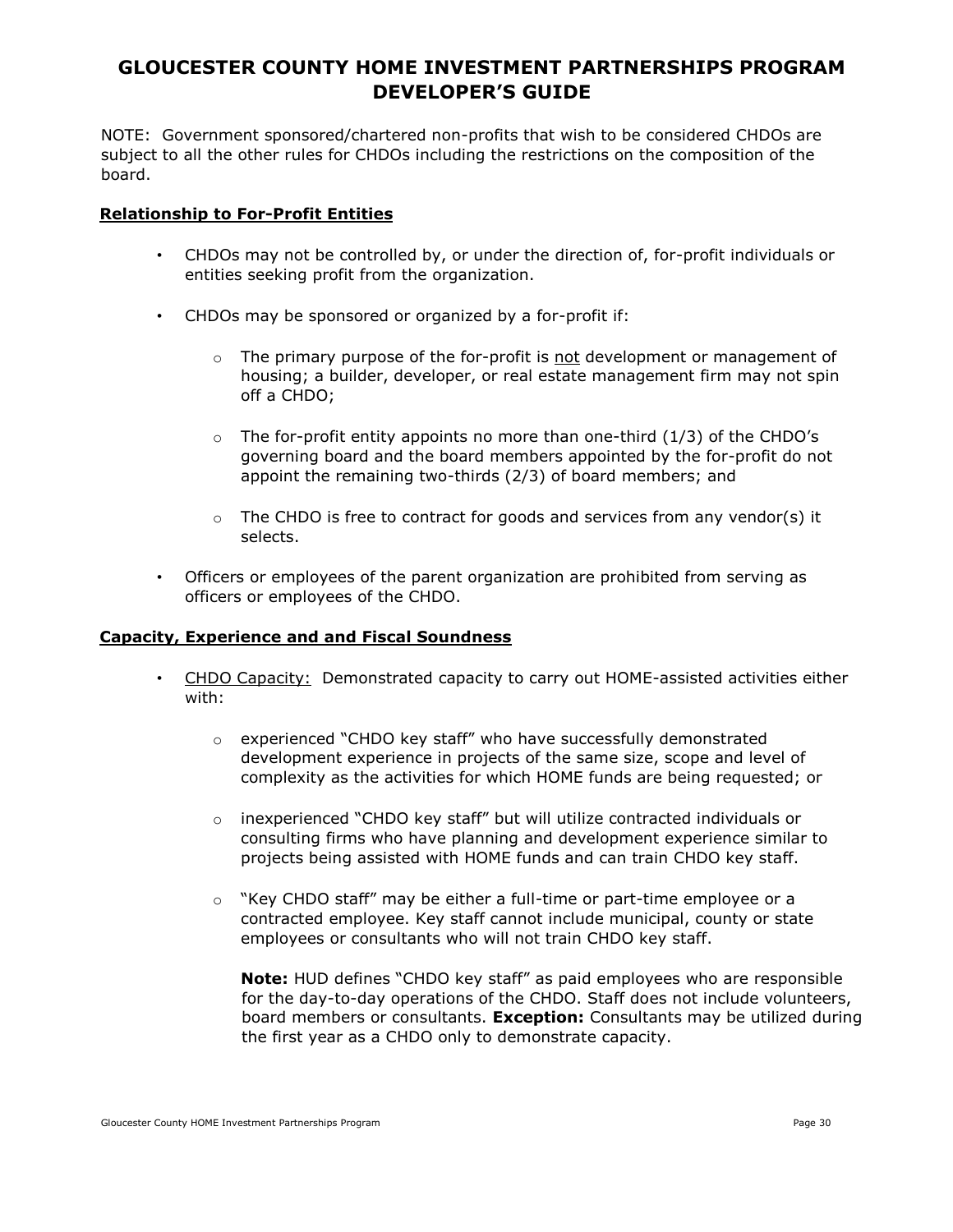- CHDO Experience: Has a history of serving the community within which housing to be assisted with HOME funds is to be located. **A CHDO must be able to show one (1) year of experience serving the community prior to the date the CHDO receives HOME funds.** The year of service does not have to be directly related to housing.
	- o Newly created CHDOs formed by local churches, service organizations, or neighborhood groups can show service to the community if the parent organization has provided service to the community for at least one (1) year.
- Fiscal Soundness and Financial Standards: Conforms to the financial accountability standards of 24 CFR Part 84.21 "Standards for Financial Management Systems."
	- $\circ$  Must demonstrate financial stability confirming stable and adequate funding for operations.
	- $\circ$  Sufficient capital to sustain the CHDO's housing efforts and operating needs is required.
	- o Demonstrate compliance with past and current performance.
	- o Financial soundness, good business planning, strong market/customer knowledge, technical expertise and strong leadership and staffing are critical to a CHDO's capacity to undertake and complete projects within twelve (12) months of the executed HOME Loan Agreement.